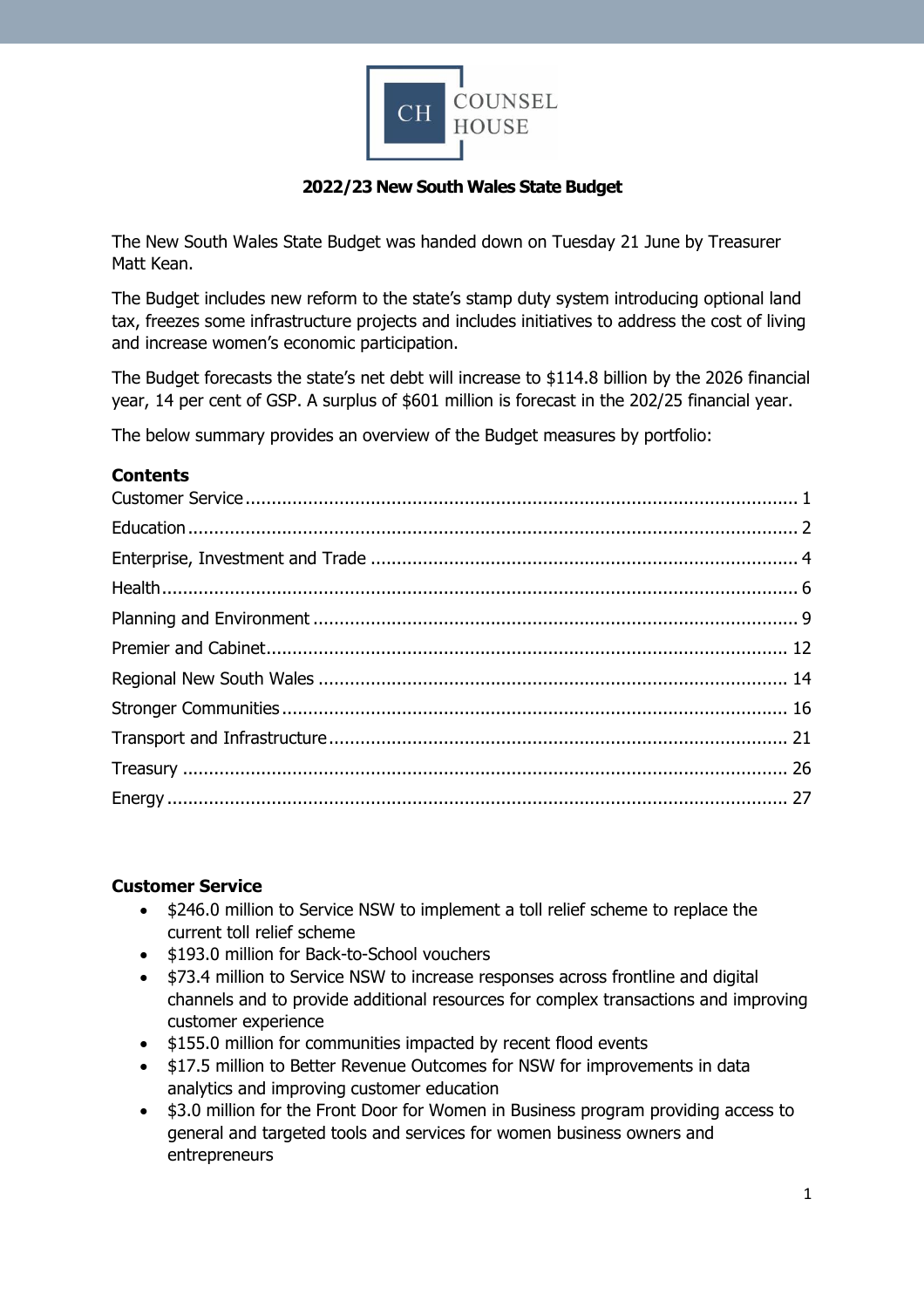

- \$2.2 million for Funding Enhancement for the Small Business Commission, to support the Commission to meet increased demand for services
- \$1.9 million expenses and \$1.7 million capital expenditure to expand Mobile Service Centres across regional New South Wales in response to natural disasters and community needs
- \$5.0 million over four years for the whole-of-government online booking system for access to Government services
- \$77.6 million recurrent expenses and \$150.7 million in capital expenditure (from the \$2.1 billion Digital Restart Fund) to support whole-of-government future digital transformation strategy and investment
- \$34.3 million recurrent expenses and \$263.0 million in capital expenditure for the continued roll out of the Critical Communications Enhancement Program (CCEP) delivering a single interoperable Public Safety Network for all emergency service organisations
- \$8.1 million (\$30.1 million recurrent expenses over four years) for Licensing NSW to fund the costs of operating the Department's Licensing and Compliance Program team including labour and technology license costs
- \$2.2 million expenses and \$12.7 million in capital expenditure (\$28.1 million recurrent expenses and \$57.5 million in capital expenditure over four years) to the Mission Critical Emergency Services Messaging Program for a centralised mission critical emergency service paging network. This will include upgrading and consolidating existing agency networks into one whole-of-government paging network. It will leverage the NSW Government's substantial investment in the Critical Communications Enhancement Program (CCEP).
- \$18.6 million recurrent expenses and \$1.9 million in capital expenditure (\$67.7 million recurrent expenses and \$2.2 million in capital over four years) to Construct NSW to continue and broaden building industry reforms started by the NSW Building Commissioner in 2019 to increase homebuyers' confidence in the residential building sector
- \$3.1 million (\$6.1 million recurrent expenses over four years) to the Renewable Fuel Scheme as a part of the NSW Hydrogen Strategy.
- \$2.4 million (\$9.7 million recurrent expenses over four years) to establish a SafeWork specialist "Respect at Work" team focused on reducing sexual harassment and psychosocial hazards in the workplace that particularly impact women, as part of Budget's focus on women.

# <span id="page-1-0"></span>**Education**

- \$97.6 million (\$722.7 million in recurrent expenses over four years) to continue to provide fee relief for children aged three to five years in community, mobile and Department of Education preschools
- \$80.3 million (\$594.6 million in recurrent expenses over four years) to provide fee relief of up to \$2,000 per child per year for four to five years old children attending preschool in long day care
- \$53.1 million (\$281.6 million in recurrent expenses over four years) to ensure quality, retention, and supply of early childhood educators to address existing serious shortages and build for future demand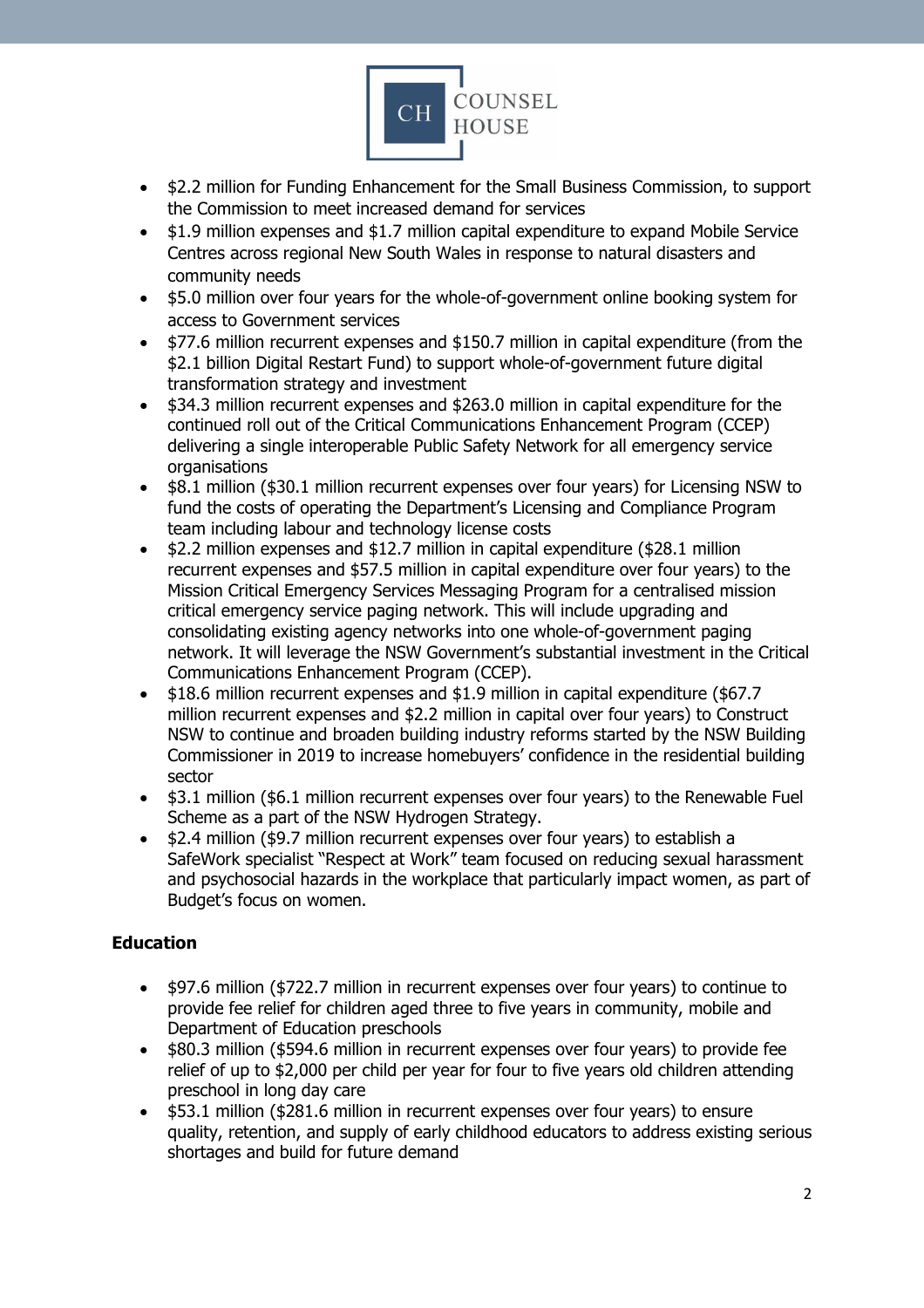

- \$40.2 million (\$53.4 million in recurrent expenses over four years) for planning, consultation, and early steps in the implementation of universal pre-kindergarten for all children in New South Wales in the year before school
- \$15.5 million (\$64.1 million in recurrent expenses over four years) to trial funding in 2023 and 2024 for three-year old preschool programs in long day care
- \$6.6 million (\$27.3 million in recurrent expenses over four years) for developmental checks in preschools in both metropolitan and rural areas. This is part of a combined package of \$111.2 million over four years jointly delivered by the Department of Education and NSW Health through the Brighter Beginnings initiative
- \$5.2 million (\$24.7 million in recurrent expenses over four years) to build data capability and to partner more closely with early learning services to deliver these reforms
- \$17.2 billion recurrent expenses to support the delivery of primary and secondary education in government schools in 2022-23, in line with the State's commitment under the National School Reform Agreement (NSRA)
- \$1.6 billion capital expenditure to deliver new infrastructure projects over the next six years that meet the needs of students across the State. This includes investment from the WestInvest funds of \$6.7 million (\$354.3 million capital expenditure over four years) to modernise schools in Western Sydney, taking the State's total capital investment in schools to \$8.6 billion over four years
- \$1.5 billion recurrent expenses to support non-government schools in 2022-23, including funding for non-government school essential capital works under the Building Grants Assistance Scheme
- \$480.3 million to support ongoing maintenance of infrastructure for public schools across New South Wales taking total planned maintenance investment to \$2.2 billion over four years
- \$28.3 million recurrent expenses for the North Coast Flood Recovery Education Support Package to support the recovery of schools, ECEC services and skills providers with sites experiencing significant and extensive damage
- \$18.0 million (\$37.9 million recurrent expenses over three years) to improve access to Before and After School Care (BASC) programs, including targeted transport services and innovative solutions to support BASC delivery in areas currently lacking a service. The commitment includes \$16.2 million over two years to increase access to BASC services for students in regional and rural schools
- \$7.2 million (\$43.5 million recurrent expenses over four years) to assist schools with delivery of high-quality wellbeing and support programs that aim to keep Aboriginal and Torres Strait Islander students engaged and achieving at school. The initiative will also provide \$23.5 million to the Clontarf Foundation and others to deliver programs that support Aboriginal and Torres Strait Islander students
- \$2.6 million (\$10.6 million recurrent expenses over four years) for the NSW Aboriginal Education Consultative Group (AECG) to develop a Regional Operations Model. This includes \$0.5 million in 2022-23 to continue the community component of the Language and Culture Nests initiative in regional locations
- \$87.0 million recurrent expenses to support TAFE NSW's training delivery in critical skill areas and supplement operational costs
- \$81.4 million recurrent expenses for TAFE NSW to undertake an end-to-end review of its training model to inform the redesign of training program development and delivery to increase flexibility and responsiveness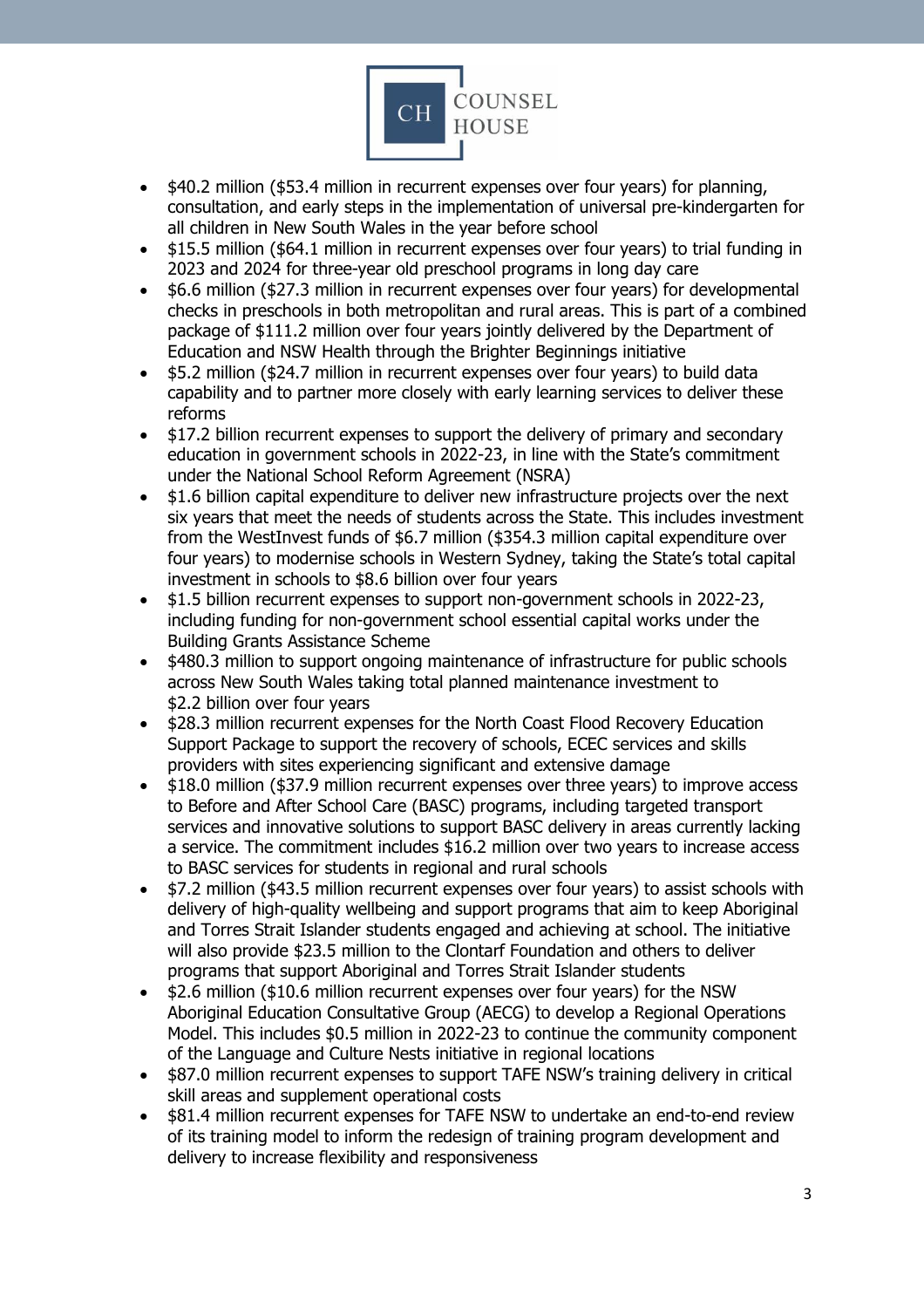

- \$25.1 million recurrent expenses to continue to expand Careers NSW offering more comprehensive life-long career guidance to improve workforce responsiveness to industry demand. Career guidance services will be available to NSW citizens, with a view to supporting both adults and high school students
- \$23.8 million expenses and \$151.6 million capital expenditure (\$23.8 million recurrent expenses and \$213.6 million capital expenditure over four years) for TAFE NSW to improve facilities, upgrade teaching equipment and create modern learning spaces across TAFE campuses in NSW
- \$22.4 million (\$82.7 million recurrent expenses over four years) to continue Fee Free Vocational Education and Training courses targeting apprentices, trainees, and young people accessing training in priority qualifications. The initiative will help respond to skills shortages across the economy, including sectors with long term shortages and high growth industries
- \$20.9 million (\$108.5 million recurrent expenses over four years) for TAFE NSW to pilot Institutes of Applied Technology in digital and construction areas to provide stackable courses and micro-credentials in collaboration with industry and university partners
- Beginning in 2023-24, \$5.4 million recurrent expenses over four years for TAFE NSW to extend the Women in Business Program to offer online courses for women to build their financial literacy and business start-up skills, together with mentoring, networking, and coaching opportunities
- \$5.1 million (\$15.2 million recurrent expenses over three years) to contribute to a whole of government Women in Construction strategy led by Infrastructure NSW, with additional funding for training and industry programs to achieve a goal of women making up 15 per cent of employees in the construction industry by 2030.

### <span id="page-3-0"></span>**Enterprise, Investment and Trade**

- \$252.4 million (\$703.4 million recurrent expenses over four years) for the Future Economy Fund – NSW's first dedicated fund to target the end-to-end stages of business growth; from research and development and commercialisation, through to industry growth, investment attraction and maturity. The Fund will invest:
	- o \$142.0 million in recurrent expenses over four years to drive research, development and innovation growth in sectors
	- $\circ$  \$342.4 million in recurrent expenses over four years to boost support for the commercialisation of products, services and emerging digital technologies in fields that will grow the economy and provide targeted support to research institutions, start-ups, scale-ups and small-to-medium enterprise sectors in New South Wales
	- o \$219.0 million in recurrent expenses over four years to accelerate growth and investment in priority industry sectors, such as modern manufacturing, medtech, defence and aerospace, to deliver significant benefits to the economy, including by building local capability, securing high-value jobs and boosting productivity.
- \$12.8 million (\$220.6 million in recurrent expenses and capital expenditure over four years) to deliver the \$261.9 million Advanced Manufacturing Research Facility. The Facility will provide the Bradfield City Centre with a key research facility that will help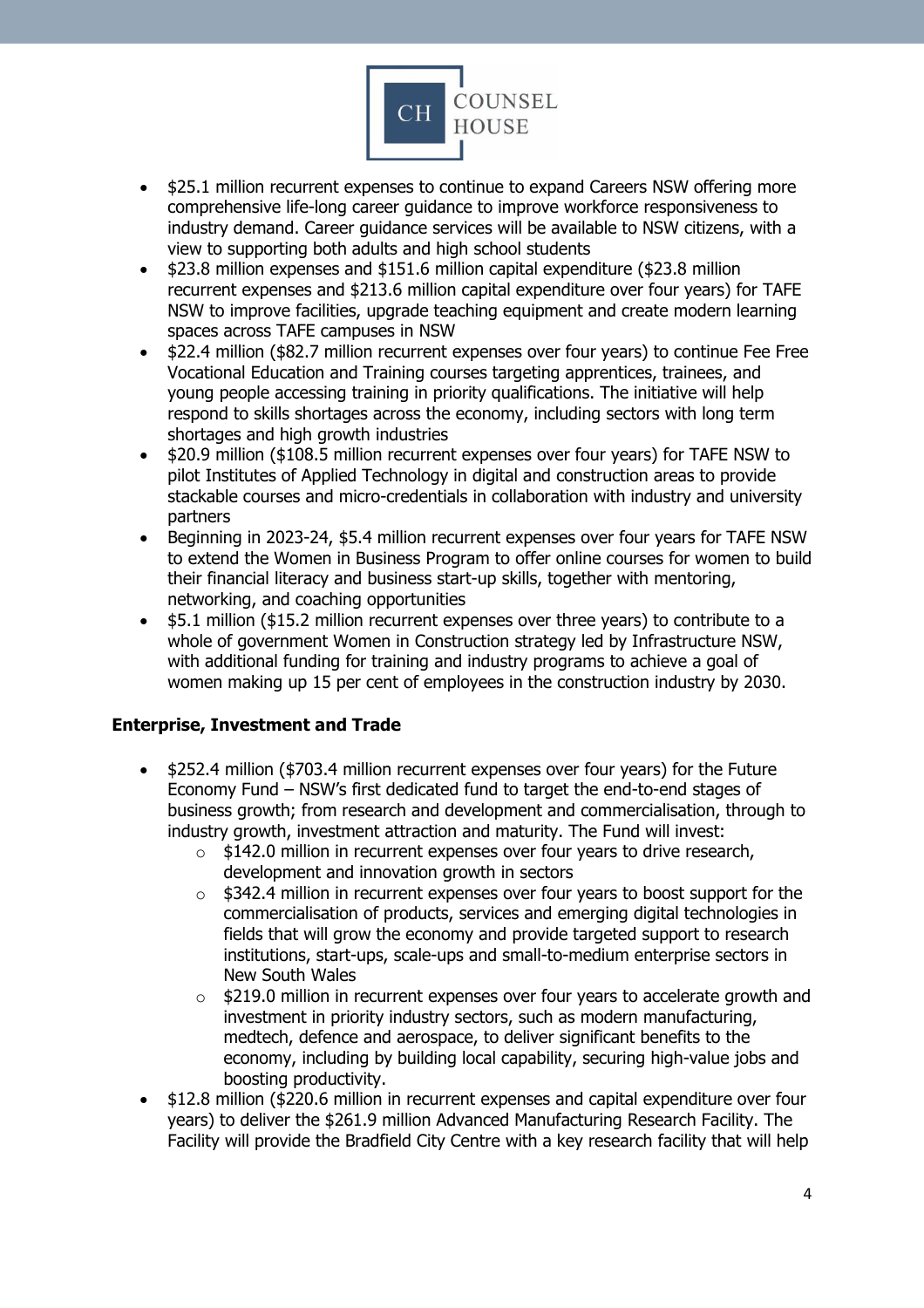

create hundreds of high-value jobs and unlock billions of dollars of real private sector investment by 2056

- \$12.5 million (\$119.1 million recurrent expenses over 10 years) for RNA (Ribonucleic acid) therapeutics manufacturing, research and development for initiatives to translate RNA therapeutics research into clinical and commercial outcomes and reinforce Government's \$95.8 million investment in the pilot manufacturing facility
- \$9.35 million in recurrent expenses to deliver the 24-Hour Economy Strategy to support businesses by extending the economic vibrancy of the day into the night and increasing NSW's global position as a safe and attractive place to live and do business
- \$500,000 (\$12 million in recurrent expenses and capital expenditure over four years) for the Carla Zampatti Fund, a venture capital fund that will invest in early-stage women-led start-ups. The fund will help address the gender investment gap, partnering with the private sector to provide more women with finance opportunities for their start-ups.
- \$22.9 million in recurrent expenses to extend the Creative Kids Program to 30 June 2023. The Program eases the cost of living by supporting school-aged children and young people to participate in creative activities, including painting, coding, graphic design, poetry, music and theatre
- \$22.6 million (\$113.0 million recurrent expenses over four years) towards Rugby League Centres of Excellence at the Belmore Sports Ground, Kellyville Memorial Park and the University of Wollongong, to provide training and community sports facilities and support the development of male and female players
- \$21.6 million (\$37.9 million capital expenditure over two years) for the Cultural Institutions Asset Maintenance Fund to maintain the functionality of cultural buildings and deliver the high-quality visitor experiences essential to position Greater Sydney as a leading cultural capital with world-class institutions
- \$21.0 million in additional recurrent expenses for the State's tourism and major events agency, Destination NSW, to secure world class events for New South Wales, continue the development of Sydney and NSW 'Feel New' Visitor Brand, develop activities to support industry sustainability and drive a comeback of visitation following the COVID-19 pandemic
- \$12.0 million in recurrent expenses for the Creative Capital Program to deliver new cultural infrastructure projects across New South Wales
- \$5.0 million in recurrent expenses to Venues NSW to develop a final business case for an operable roof at Stadium Australia
- \$5.0 million (\$25.0 million recurrent expenses over two years) for Community Female Friendly Sport Facilities and Lighting Upgrade Grants. This funding will increase the number of fit for purpose, safe, accessible and inclusive female sports facilities in New South Wales, as part of the Women's Opportunities Statement
- \$3.5 million (\$4.5 million recurrent expenses over two years) to develop a detailed business case and Master Plan for the Illawarra Sports and Entertainment Precinct (ISEP) and to support planning activities at Venues NSW precincts, to determine the best approach for the future of ISEP and other Venues NSW precincts
- \$3.5 million in recurrent expenses for Sydney World Pride Villages. As part of Sydney WorldPride 2023, Pride Villages will deliver events, markets and activities in three streets adjoining Oxford Street for ten days from 24 February to 5 March 2023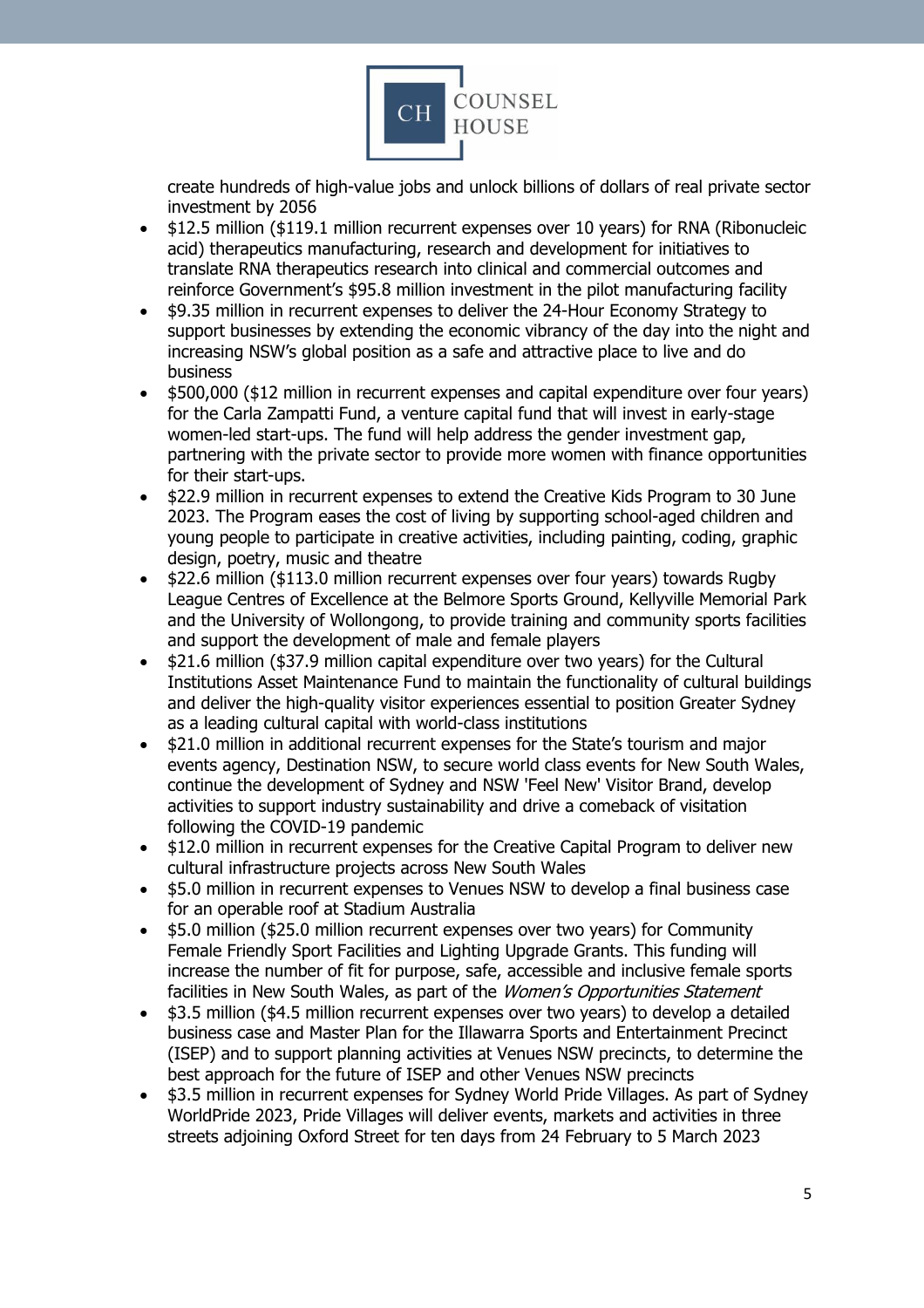

- \$2.1 million (\$9.4 million over three years) contribution towards a \$21.7 million renewal of the National Arts School. The funding will include commencement of planning for the realisation of a recently completed Masterplan to significantly improve the functional art educational spaces and create an arts education precinct in Darlinghurst
- \$1.2 million (\$3.6 million in additional recurrent expenses over three years) to support young pre-elite regional athletes in the lead up to the 2032 Brisbane Olympic Games. Funding will be shared among the 11 Regional Academies which support State Sporting Organisations and the NSW Institute of Sport to produce future champions in Regional NSW
- \$500,000 (\$2.0 million recurrent expenses over four years) to continue Defibrillator Sports Club Grants. Funding will ensure prompt access to Automated External Defibrillators (AEDs) at local sporting and recreational facilities and events.
- \$5.0 million a year indexed increase in funding for the Responsible Gambling Fund, to address, prevent and minimise gambling related harm associated with online wagering
- \$650,000 for a Hospitality Concierge focussed on outreach and collaboration with industry and Government partners. The program will identify and overcome roadblocks in accessing the benefits of liquor licencing and planning reforms, coordinate Government approvals and oversee strategic communications on the 24 hour economy to ensure clear and coherent messaging about current and upcoming reform in this area.

### <span id="page-5-0"></span>**Health**

- \$899.4 million recurrent expenses (\$961.4 million over four years) to fund the ongoing costs of responding to COVID-19, including:
	- $\circ$  \$286.5 million to continue the hospital response, including testing in hospitals
	- o \$252.6 million for personal protective equipment to keep our frontline workers safe
	- $\circ$  \$180.1 million for the operation of COVID-19 and fever clinics
	- $\circ$  \$161.2 million to continue the public health response, including surveillance and testing in the community
	- o \$19.0 million for the management of long COVID to provide access to integrated care, including specialist allied health, nursing and medical care.
- \$544.4 million recurrent expenses (\$776.7 million over two years) to fund Health Service Resilience programs, to address workforce issues arising from the long lasting COVID-19 pandemic to protect and ensure the best outcomes for the people of New South Wales and the health and safety of NSW Health staff
- \$435.0 million for a \$3,000 health worker payment in recognition of their work on the frontline of the COVID-19 pandemic (funded in 2022-23 expensed in 2021-22)
- \$307.6 million recurrent expenses (\$408.0 million over two years) to enable additional elective surgery to address overdue procedures arising from the suspension of non-urgent elective surgery during the COVID-19 pandemic
- \$210.0 million recurrent expenses (\$883.1 million over four years) to boost the regional workforce with strategies to address the future pipeline of healthcare workers including increasing health training positions locally in rural areas,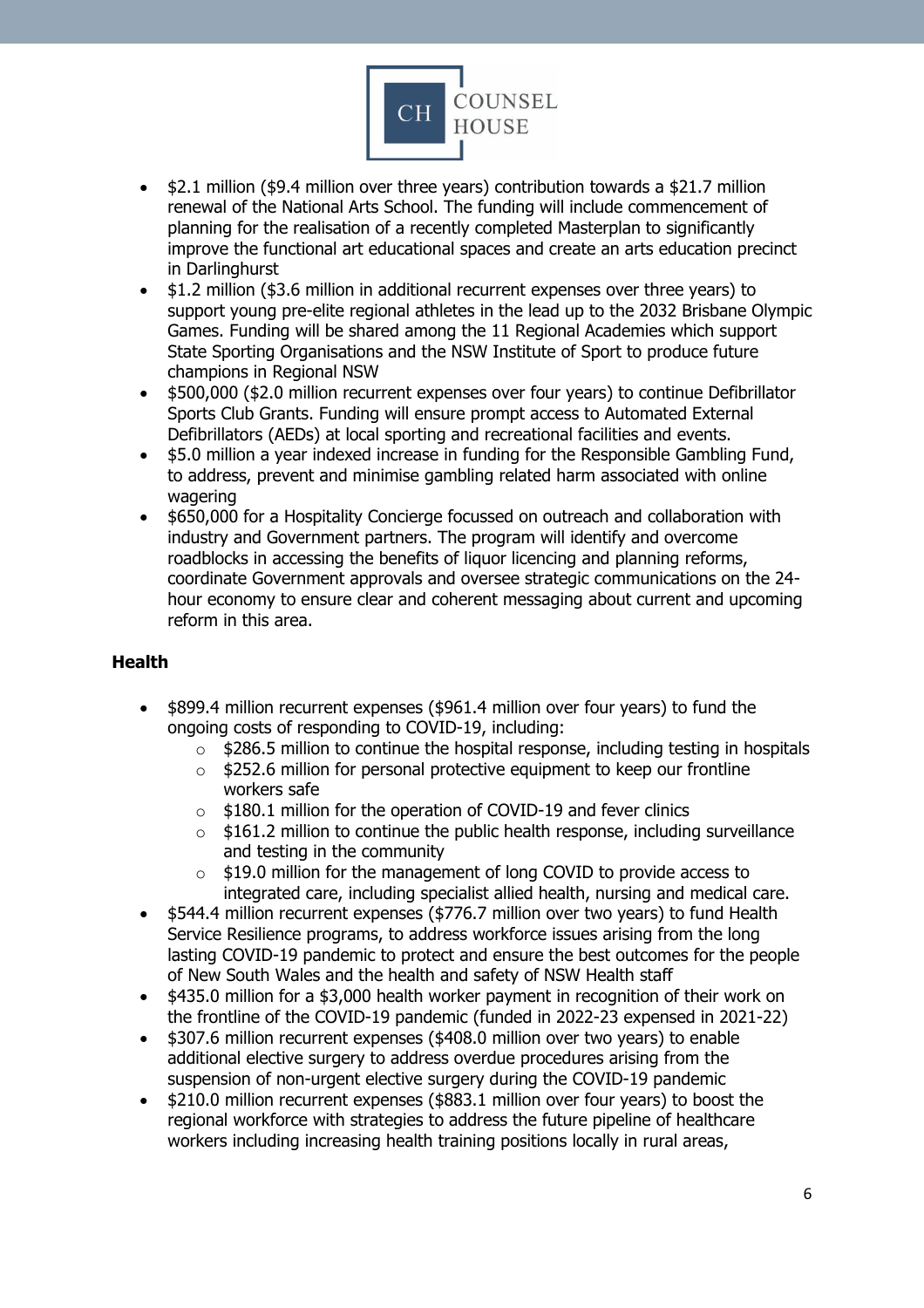

supporting professional development of rural workforce, and providing recruitment and retention incentives to support sustainable workforce supply

- \$115.8 million recurrent expenses (\$200.5 million over two years) to fund services in new hospitals opened in 2021-22 and scheduled to open in 2022-23
- \$34.3 million recurrent expenses (\$149.5 million over four years) to expand and enhance the existing Isolated Patients Travel and Accommodation Assistance Scheme to improve access to timely specialist and preventative care and reduce patients' out of pocket expenses
- \$25.6 million recurrent expenses to continue to provide highly specialised cell and gene therapies for patients with rare or late-stage diseases
- \$2.0 million capital expenditure (\$45 million over four years) for the redevelopment of Albury Hospital
- \$2.0 million capital expenditure (\$14.6 million over four years) to commence work on the Banksia Mental Health Unit at Tamworth
- an additional \$1.0 million capital expenditure (an additional \$40.0 million over four years) for the ongoing Cowra Hospital Redevelopment
- \$1.0 million capital expenditure (\$24.2 million investment over four years) to commence work on the Grafton Hospital Redevelopment
- \$1.0 million capital expenditure (\$18.5 million investment over four years) to commence work on the Bathurst Health Service Redevelopment
- \$1.0 million capital expenditure (\$11.0 million over four years) to commence work on the fitout of the acute services building at the Prince of Wales Hospital
- \$1.0 million capital expenditure (\$8.0 million over three years) for extended hours childcare centres in four new hospital builds across the state for hospital staff, including at Westmead Precinct, Bankstown Hospital, Shellharbour, and Shoalhaven Hospitals
- \$500,000 capital expenditure (\$9.5 million over four years) to commence work on the new car park at St George Hospital
- \$30.7 million recurrent expenses and \$2.0 million capital expenditure (\$650.4 million recurrent and \$93.0 million capital over five years) to enhance end of life and palliative care services for people across New South Wales through:
	- $\circ$  enhancing pain and other symptom management options
	- o increasing capacity and ensuring equitable access to supportive and palliative care in NSW hospitals
	- $\circ$  enhancing outpatient and community health services providing end of life and palliative care
	- o supporting consumer choice and excellence in end of life and palliative care, including an increase in First Nations palliative care staff, and the provision of education and training through scholarships and clinical placements.
- \$7.4 million recurrent expenses and \$6.0 million capital expenditure (\$62.0 million recurrent and \$18.0 million capital over four years) to extend and expand the Affordable IVF Program to support families with the high costs associated with pre-IVF fertility testing, fertility treatments, and preservation. This forms part of the Government's Women's Opportunities Statement
- \$6.0 million recurrent expenses (\$28.5 million over four years) for Lifeline to meet the increasing demand for mental health crisis services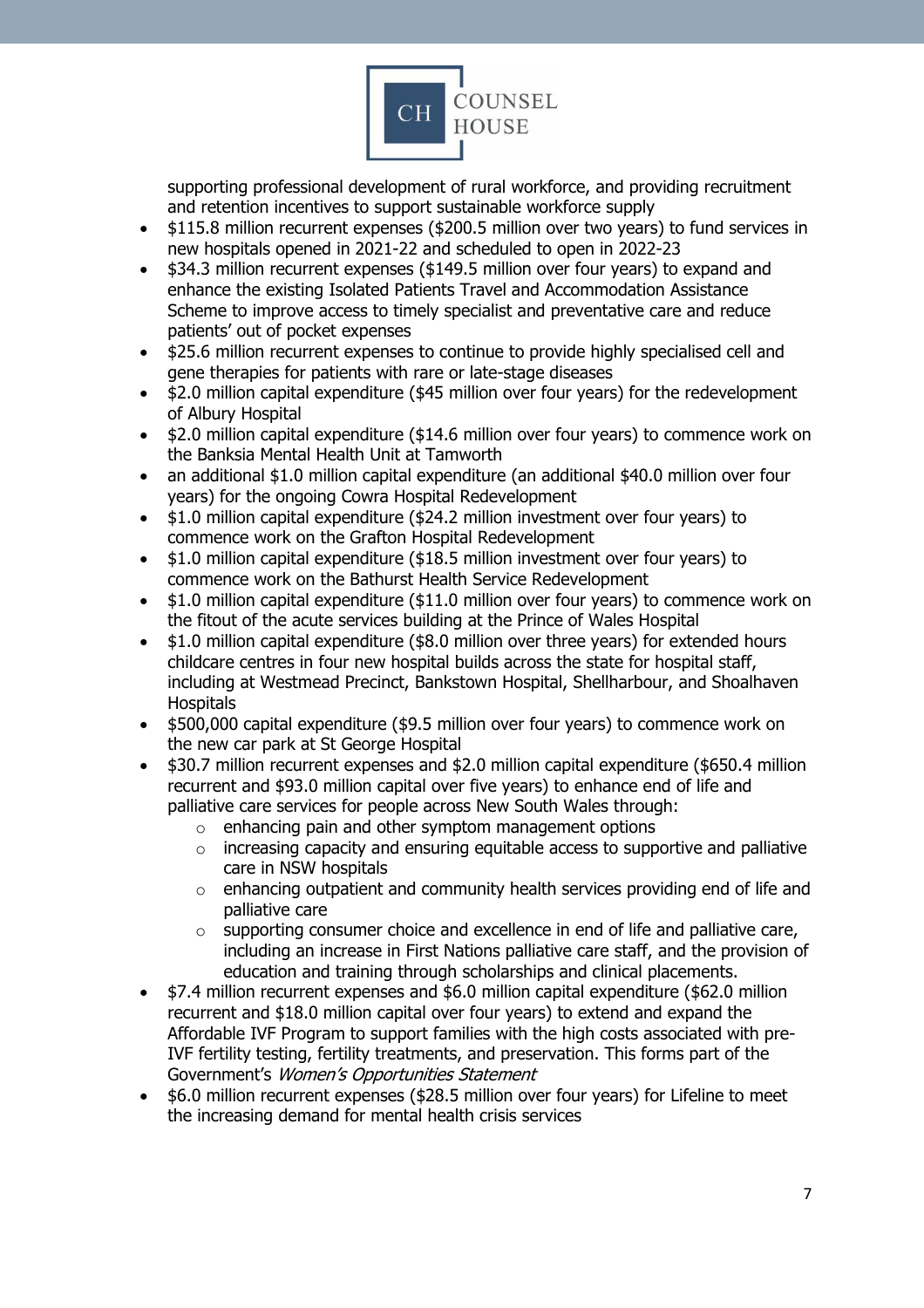

- \$6.0 million recurrent expenses to contribute to the redevelopment of the Salvation Army's William Booth House in Surry Hills to expand existing program capacity and provide a more contemporary model of care
- \$3.4 million recurrent expenses (\$40.3 million over four years) to establish up to 16 new services, including four hubs for women experiencing severe symptoms of menopause and address the associated health risks. This forms part of the Government's Women's Opportunities Statement. The initiative will build on NSW's successful model of bone health services to give women access to a broader range of support services, including:
	- $\circ$  the four hubs will be larger services providing a range of support services, including access to medical staff for medical assessments and pharmacotherapy
	- $\circ$  the services will have a coordinator and a range of allied health or nursing staff to support women in accessing appropriate care including support to make healthy behaviour choices.
- \$3.1 million recurrent expenses (\$9.8 million over three years) to expand the current Building on Aboriginal Communities Resilience initiative to a further 12 Aboriginal Community Controlled Health Organisations
- \$2.5 million recurrent expenses (\$10.1 million over four years) to embed culturally appropriate models of mental health care into the NSW health system to improve mental health outcomes for First Nations people and support future ways of working under Closing the Gap
- \$1.7 million recurrent expenses (\$13.5 million over four years) to expand the Statewide Community and Court Liaison Service to an additional 36 local courts, providing people with serious mental illness charged with low level offences access to necessary treatment and care from Local Health District Mental Health Services as an alternative to custody.
- \$135.2 million recurrent expenses and \$98.9 million capital expenditure (\$1.0 billion recurrent and \$565.3 million capital over four years) to assist NSW Ambulance address the surge in demand for out of hospital critical care, including additional staff and 30 new ambulance stations across Regional New South Wales and Metropolitan Sydney. The first eight stations will be at Warilla, Kincumber, Lisarow, Gateshead, Swansea, Cherrybrook, Raby and Narellan in the coming year with 22 more stations over the following three years
- \$11.3 million recurrent expenses and \$10.0 million capital expenditure (\$79.5 million recurrent and \$15.0 million capital over four years) to provide comprehensive and integrated in-house Secondary Triage and Alternative Referral services within a purpose designed and built Virtual Clinical Coordination Centre co-located and integrated within NSW Ambulance's State Operations Centre
- \$10.0 million capital expenditure (\$20.0 million over two years) to ensure system compliance, maintain existing networks and equipment, and upgrade legacy communication systems in advance of the rollout of the Public Safety Network.
- \$34.0 million recurrent expenses and \$13.1 million capital expenditure (\$180.9 million recurrent and \$48.1 million capital over four years) to deliver four new proposals under the *Brighter Beginnings Initiative* and part of the *Women's* Opportunities Statement to:
	- o Provide development checks for children in preschools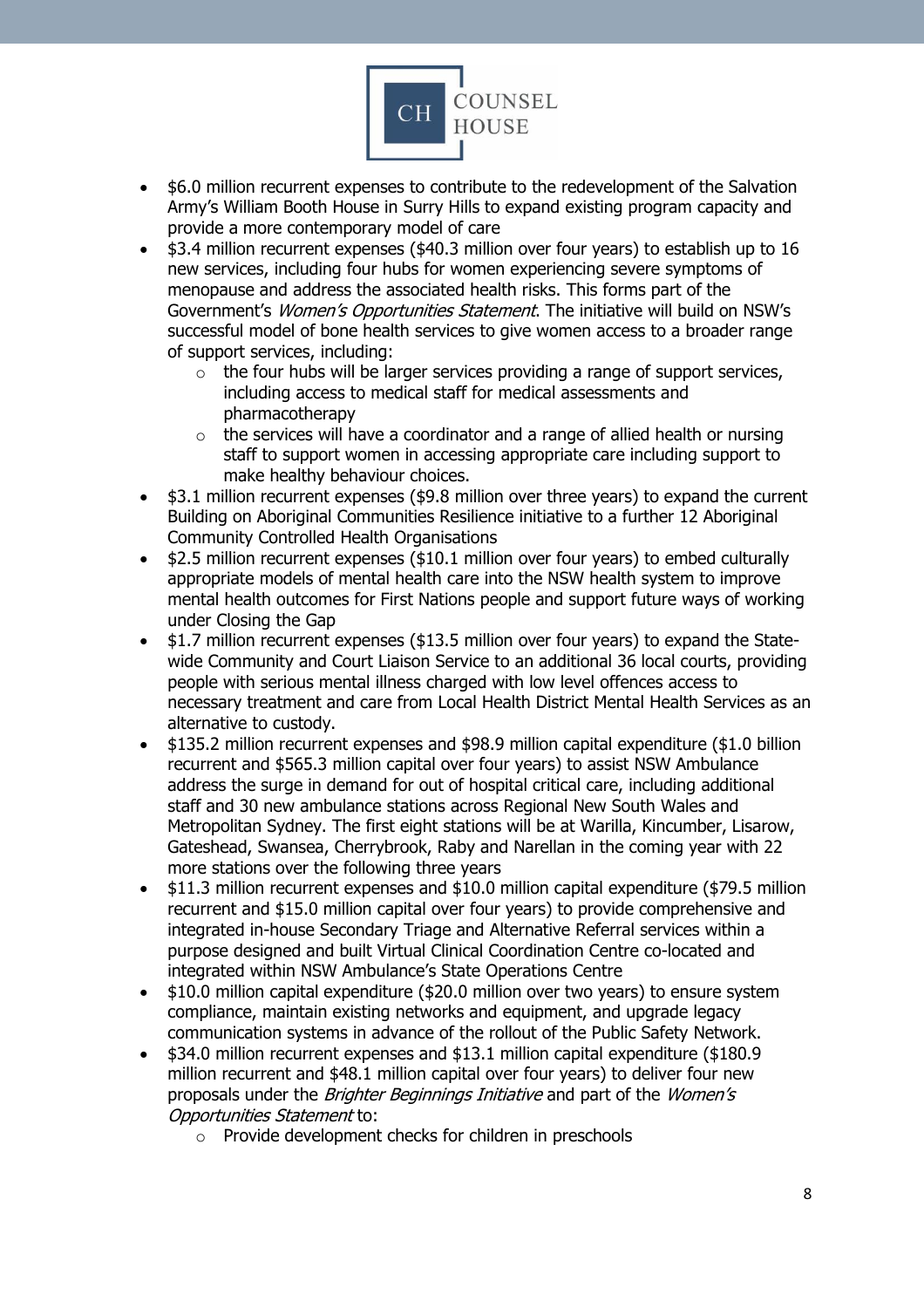

- $\circ$  Expand the Sustaining NSW Families program to an additional six program sites and develop and test two new variations of the program – Sustaining NSW Families Lite and Sustaining NSW Families Plus
- o Deliver the Pregnancy Family Conferencing Program state-wide
- o Expand the Digital Baby Book initiative, to provide real-time information with hospital, community-based and general practice health records of children.
- \$4.5 million recurrent expenses (\$11.9 million over three years) to deliver a campaign targeting reduced uptake of e-cigarettes among young people
- \$873,000 recurrent expenses (\$9.7 million over four years) to improve cancer care pathways for First Nations people across the state
- \$507,000 recurrent expenses (\$5.2 million over four years) to support the emotional wellbeing of expectant and new parents and to promote community awareness of perinatal mental health needs.
- \$14.9 million capital expenditure (\$4.1 million recurrent expenses and \$139.2 million capital expenditure over four years) towards the Sydney Biomedical Accelerator Complex project, comprising a state-of-the-art biomedical research complex spanning the Royal Prince Alfred Hospital and the University of Sydney campuses. This is part of developing the State's future economy strategy
- \$2.1 million recurrent expenses and \$3 million capital expenditure (\$11.8 million recurrent expenses and \$3.0 million capital expenditure over four years) to boost resources for the Health Care Complaints Commission, enabling it to process complaints in a more timely way, and replacing the legacy complaints management system
- \$400,000 recurrent expenses and \$34.2 million capital expenditure (\$51.8 million recurrent and \$49.6 million capital over four years) to establish a globally competitive and commercially viable Viral Vector Manufacturing Facility within the Westmead Health Precinct as part of the Government's investment in research and development to support the State's future economy.

### <span id="page-8-0"></span>**Planning and Environment**

- \$149.2 million (\$300.0 million recurrent expenses over four years) additional funding for the Accelerated Infrastructure Fund to support the delivery of priority infrastructure projects to unlock new housing supply in high growth areas of New South Wales, including regional and local roads, transport infrastructure, water and sewer infrastructure, and stormwater infrastructure. This investment includes \$120.0 million for infrastructure to unlock new housing in regional areas
- \$78.5 million (\$314.0 million recurrent expenses over four years) to continue existing pensioner council rate concessions and assist councils to ease cost of living pressures
- \$35.8 million (\$87.8 million recurrent expenses over two years) to continue building a more productive and responsive planning system, working with councils and industry to cut the time it takes to unlock land and secure the approvals needed to build new homes
- \$31.3 million (\$73.5 million recurrent expenses over four years) for additional Stateled re-zonings to support the delivery of more than 70,000 extra new dwellings across the State and provide industry with certainty
- \$11.2 million (\$32.0 million recurrent expenses over three years) additional funding for the Roads to Home Program, to deliver planning and infrastructure upgrades to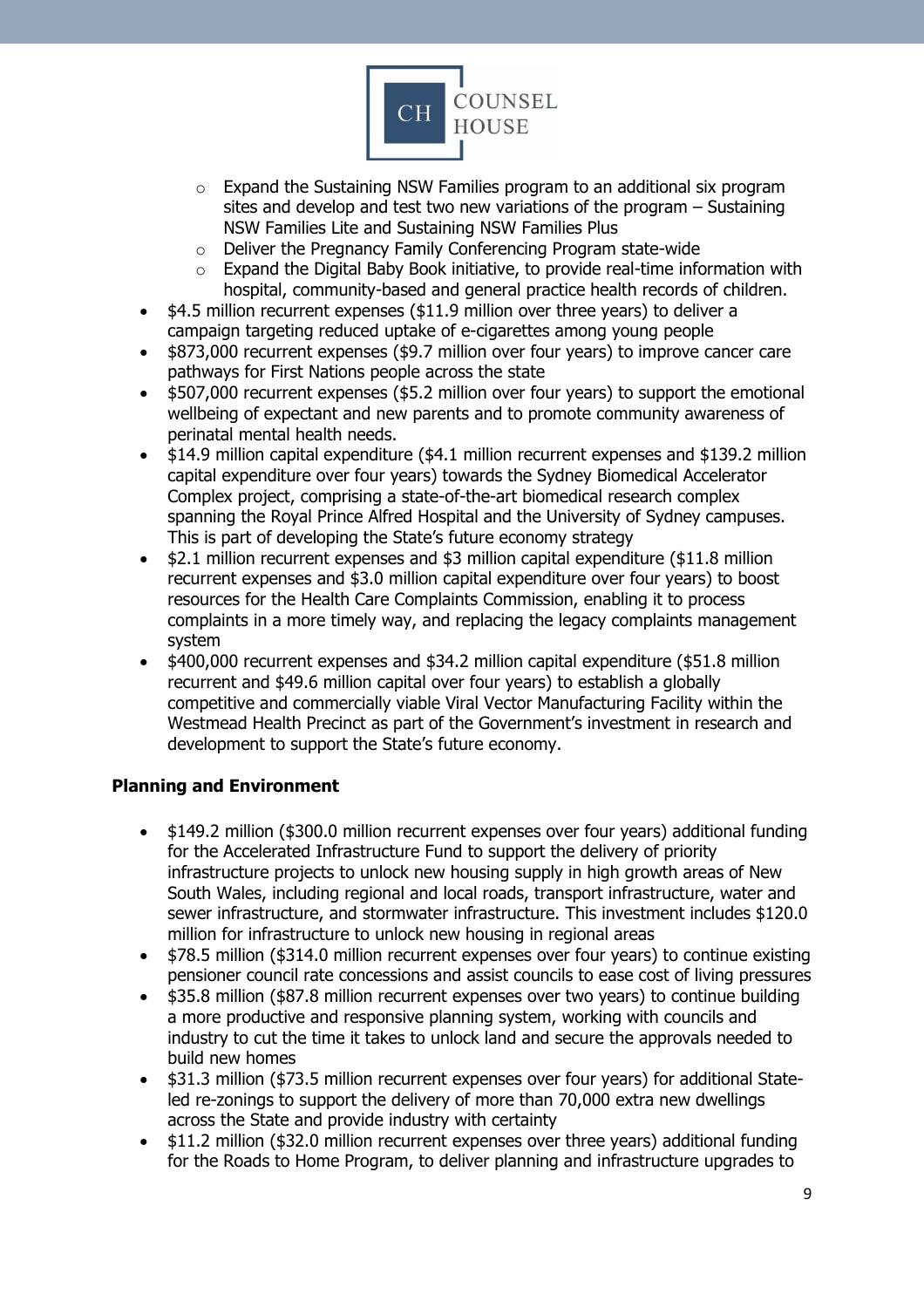

First Nations communities, and support access to essential services. This brings the Government's total investment in the Roads to Home Program to \$140.9 million since 2019-20

- \$8.9 million (\$33.8 million recurrent expenses over four years) to implement the recommendations of the Regional Housing Taskforce, to provide more 'development ready' housing land for regional areas and unlock the housing pipeline faster through an Urban Development Program supporting 127,000 new homes over 10 years.
- \$300.0 million for maintenance and upgrades to more than 15,800 social housing properties, improving living conditions for tenants and reducing future maintenance costs
- \$26.2 million (\$9.7 million recurrent expenses and \$20.0 million capital expenditure over four years) for critical repairs and upgrades across the State's property portfolio addressing safety issues, improving accessibility, and extending the useful life of assets
- \$20.3 million (\$67.2 million recurrent expenses four years) to continue and expand the Strong Family, Strong Communities program, providing home ownership opportunities and tenancy support to First Nations families, delivering housing support to First Nations students completing tertiary studies, and promoting the viability of the Aboriginal community housing sector through workforce training and resourcing for maintenance and operating activities
- \$20.1 million (\$29.3 million recurrent expenses and \$20.3 million capital expenditure over four years) for repairs and upgrades to aging Crown Lands infrastructure, supporting rural and regional communities, economic activity, and tourism
- \$11.9 million (\$16.7 million recurrent expenses and \$9.5 million capital expenditure over four years) to support housing and land rights for First Nations people, including additional support for Aboriginal Community Housing Providers to deliver essential services to First Nations tenants, developing culturally responsive building standards for housing, and improving land transfer arrangements for First Nations communities
- \$11.1 million to continue the existing Services Our Way program, providing a critical connection between government and non-government services for First Nations people, including skills development and wrap-around services for First Nations families with complex needs
- \$5.3 million (\$25.4 million recurrent expenses over four years) for bushfire hazard vital community infrastructure.
- \$206.2 million over 10 years to enhance the State's natural capital by rewarding farmers who opt-in to a Sustainable Farming accreditation program to improve carbon and biodiversity outcomes on their land, while maintaining or enhancing productive land use
- 139.4 million (\$148.4 million recurrent expenses over two years) to manage the clean-up and removal of flood and storm related damage, debris and green waste resulting from the February and March 2022 floods
- \$82.1 million (\$3.2 million recurrent expenses and \$176.4 million capital expenditure over four years) for national parks to meet the growth in demand for nature-based tourism and continue to deliver improved conservation outcomes by:
	- $\circ$  establishing and activating national parks in areas with low levels of reservation and protection of habitat for threatened species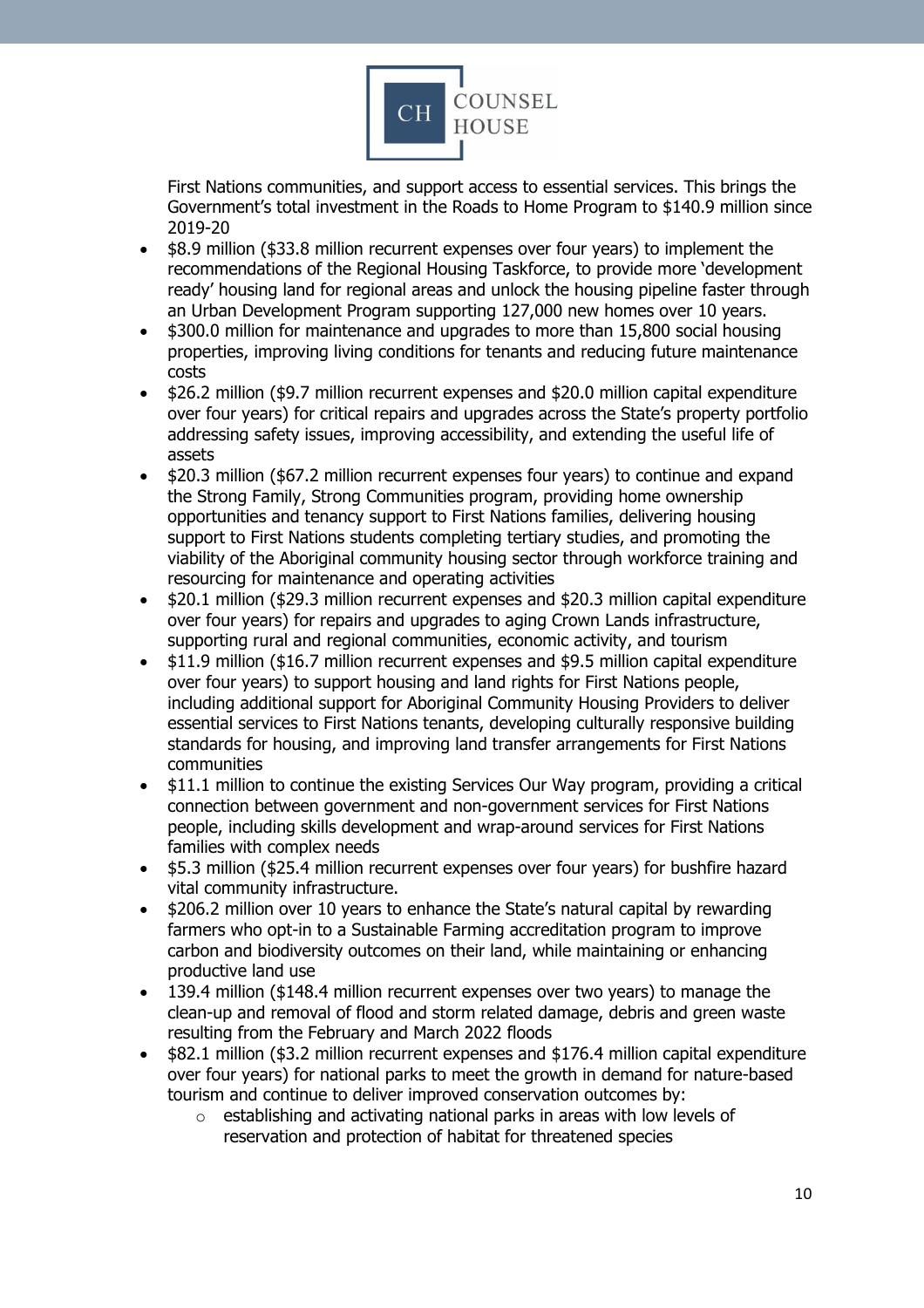

- $\circ$  delivering a new Dorrigo Escarpment Great Walk and Arc Rainforest Centre this new multi-day walk through World Heritage rainforest will include a new visitor centre, elevated tree top walkway and new visitor accommodation
- $\circ$  providing treatment to up to 10,000 wombats to curb the spread of wombat mange, including collaborative research on the prevalence and ongoing treatment of mange in the wombat population.
- \$52.4 million (\$286.2 million recurrent expenses over four years) to protect the community and environment from waste pollution, support the transition to using materials more sustainably and reduce carbon emissions:
	- $\circ$  this includes implementing the *NSW Waste and Sustainable Materials* Strategy 2041 and NSW Plastics Action Plan. Littering, illegal dumping and hazardous wastes will also be targeted to promote a healthier environment and keep our community safe.
- \$33.6 million (\$106.7 million over three years) to establish a new Biodiversity Credits Supply Fund. The Fund will buy biodiversity credits upfront to re-sell to public and private proponents, then use the proceeds to buy more credits, facilitating more than \$200 million in credit purchases. The operation of the Fund will benefit the environment and landholders while supporting economic activity and the delivery of infrastructure projects
- \$10.8 million (\$158.2 million recurrent expenses and \$48.6 million capital expenditure over four years) as part of the Government's continued response to the 2021 NSW Bushfire Inquiry Recommendations in national parks. This includes:
	- $\circ$  establishing 200 additional permanent firefighter roles to deliver increased hazard reduction targets in high-risk areas and boost capacity to respond to bushfires
	- $\circ$  establishing 50 additional permanent roles to protect and manage Assets of Intergenerational Significance including through fire management and feral animal control
	- o upgrading the National Parks and Wildlife Service (NPWS) firefighting fleet with safety measures to protect firefighters
	- o upgrading NPWS radio infrastructure to enable firefighters to gain critical access to the NSW Public Safety Network
- \$42.9 million over four years (\$7.4 million recurrent expenses and \$35.5 million capital expenditure) for further remediation work on Me-Mel (Goat Island) to prepare the island to be transferred back to traditional owners. This will include delivering improved access, repairing seawalls and buildings, and removing contaminants like asbestos and lead. This builds on the Government's previous commitment of \$9.5 million to support the remediation and transfer of the island
- \$4.9 million (\$32.9 million recurrent expenses over four years) to the Lord Howe Island Board to implement a comprehensive and robust biosecurity regime for ongoing protection of the island's ecosystem from invasive species, maintaining the natural wonder of this unique UNESCO World Heritage listed site
- \$5.3 million (\$15.3 million recurrent expenses and \$11.1 million capital expenditure over four years) for essential environmental monitoring to meet community demand for daily air quality forecasting and alerts. This funding also expands the existing coastal-based Beachwatch program to deliver water quality monitoring to more swim sites across New South Wales, including inland and regional councils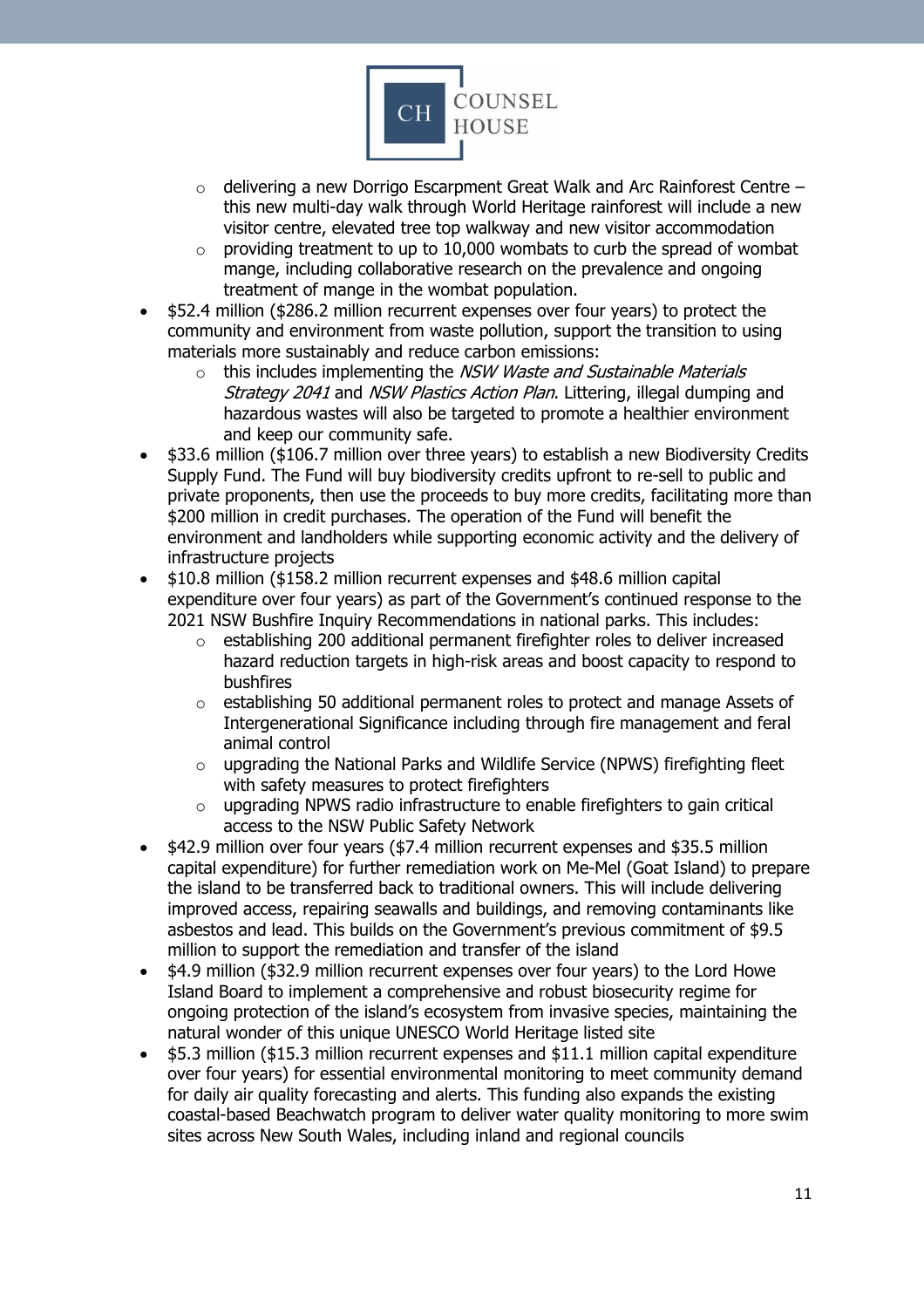

- \$0.6 million (\$22.3 million recurrent expenses over three years) to support the development and implementation of additional coastal management programs across high priority councils to mitigate risks associated with coastal hazards and the impacts of climate change.
- \$184.4 million (\$160.7 million recurrent expenses and \$255.7 million capital expenditure over four years) from the Commonwealth Government for delivering projects and new planning effort to drive towards the targets set in the Murray Darling Basin Plan mainly through the Sustainable Diversion Limit Adjustment Mechanism (SDLAM) and the Northern Basin Toolkit Programs
- \$151.6 million (\$642.4 million recurrent expenses over four years) for water rebates to low-income households to support families with cost of living pressures
- \$111.7 million (\$369.6 million recurrent expenses over four years) for initiatives through the Safe and Secure Water Program, including new funding of \$90.0 million over two years to support regional towns dealing with town water supply, quality, and safety risks
- \$102.3 million (\$400.0 million recurrent expenses over four years) to deliver water management and rural bulk water services as part of the Independent Pricing and Regulatory Tribunal's final price determinations
- \$75.6 million (\$101.6 million recurrent expenses over two years) from the Commonwealth to deliver water efficiency measures through the Off-farm Efficiency programs including \$70.0 million for Murrumbidgee Irrigation Limited (\$124.0 million over three years) and deliver water savings by improving water delivery infrastructure
- \$37.4 million (\$138.7 million recurrent expenses over four years) to investigate suspicious activities and alleged breaches to water regulations in New South Wales and manage dam safety, including \$5.3 million (\$12.4 million recurrent expense over three years) additional funding for regulating non-urban metering and to prepare for the implementation of new floodplain harvesting regulations
- \$33.9 million (\$82.2 million recurrent expenses over three years) to improve critical water supply infrastructure for the towns of Wilcannia and Cobar, as part of a total commitment of \$92.5 million from the Commonwealth and NSW Government
- \$7.5 million (\$14.8 million recurrent expenses over two years) to integrate and modernise water licencing and approval processes
- \$7.0 million (\$19.8 million recurrent expenses over three years) to deliver Aboriginal Water and Groundwater Strategies and to developand Groundwater Strategies and to develop a Southern Basin Floodplain Management Plan to realise a strategic and integrated approach to water resource management for the State
- \$1.9 million (\$8.9 million recurrent expenses over four years) additional funding to maintain the Hunter Valley Flood Mitigation Scheme to help minimise flood risk across the Newcastle and Hunter regions

# <span id="page-11-0"></span>**Premier and Cabinet**

- \$16.0 million (\$32.0 million recurrent expenses over two years) to extend the Return to Work program to assist women getting back into the NSW workforce
- \$10.0 million in recurrent expenses to support the establishment of the Special Commission of Inquiry into LGBTIQ Hate Crimes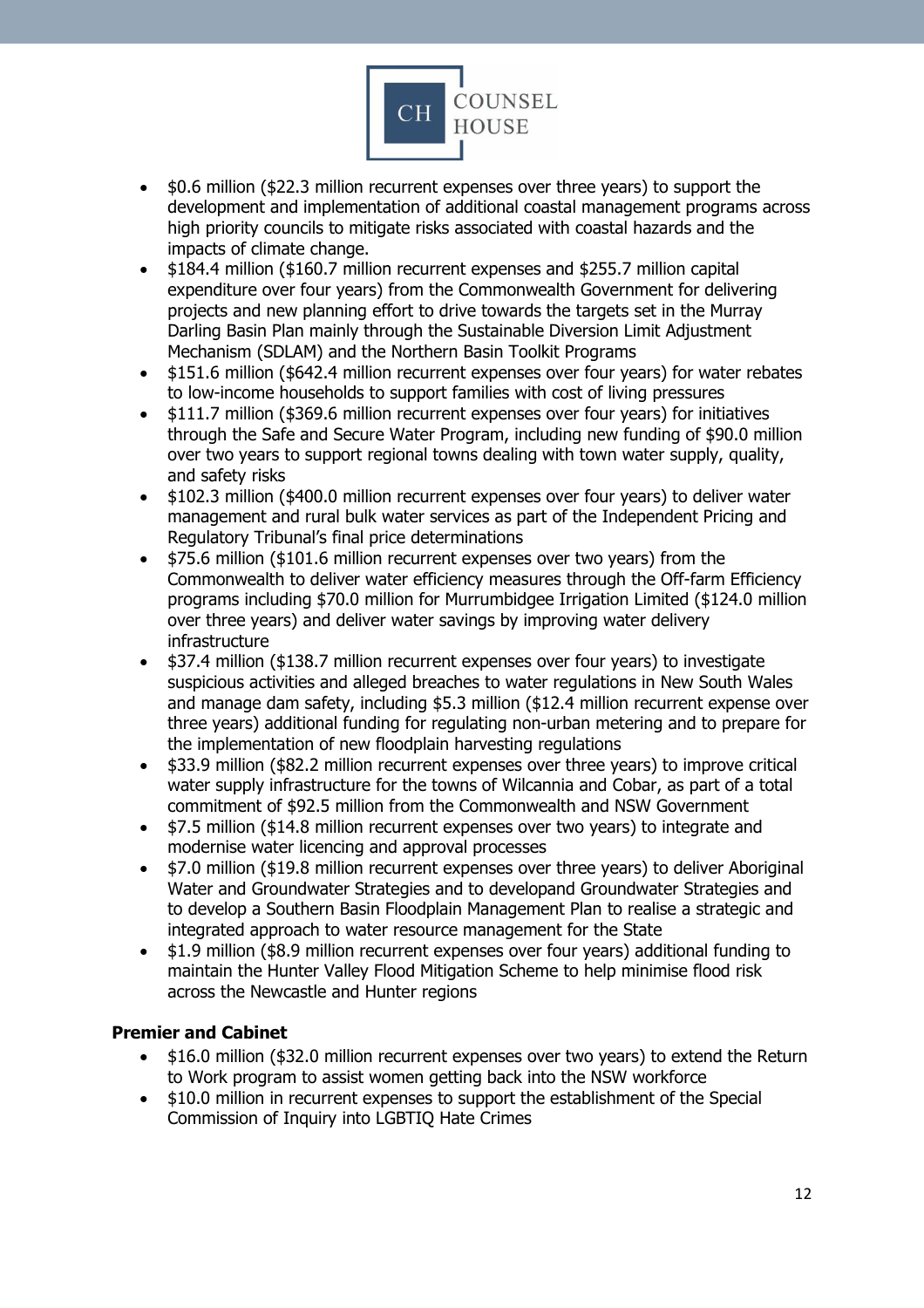

- \$9.5 million (\$36.4 million recurrent expenses and \$0.9 million capital expenditure over four years) for continued delivery of core policy and advisory functions within the Department of Premier and Cabinet
- \$4.2 million (\$12.4 million recurrent expenses over four years) to deliver the NSW Women Strategy 2022-2026 and key initiatives within the Strategy.
- \$1.2 million in recurrent expenses to support the 2022 NSW Flood Inquiry to examine and report on the causes of, preparedness for, response to and recovery from the catastrophic flood event
- \$500,000 (\$2.0 million recurrent expenses over four years) to fund industry grants for women in small business.
- \$900,000 (\$3.7 million recurrent expenses over four years) to provide ongoing funding for Women NSW to maintain support of the Rural Women's Network
- \$18.1 million (\$48.1 million recurrent expenses and \$200,000 capital expenditure over four years) to deliver on NSW's Closing the Gap commitments, such as partnerships between the NSW Government and First Nations organisations
- \$16.1 million in additional funding to enable the Stolen Generations Reparations Scheme to remain open for applications for a further 12 months
- \$15.0 million (\$30.0 million recurrent expenses over two years) to deliver 'Community and Place' grants to First Nations organisations for activities, projects and initiatives that directly contribute to Closing the Gap outcomes in local First Nations communities
- \$7.7 million (\$43.9 million recurrent expenses over four years) to support the Aboriginal Languages Trust in its responsibilities, including the delivery of the 2022- 2027 Strategic Plan to promote, reawaken, nurture and grow Aboriginal languages in NSW
- \$3.5 million (\$15.3 million capital expenditure over three years) to progress the establishment of memorials and keeping places for the Stolen Generation as part of the Government's Unfinished Business commitments
- \$1.2 million (\$3.6 million recurrent expenses over three years) to continue and expand the Aboriginal Community Connectors pilot program to new sites and, in line with the Premier's Priority, increase the proportion of Aboriginal students attaining their Higher School Certificate.
- \$50.5 million recurrent expenses in additional funding for the NSW Electoral Commission to conduct and deliver the 2023 NSW State General Election
- \$9.7 million (\$37.9 million recurrent expenses over four years) to uplift resourcing for the NSW Electoral Commission to continue undertaking and supporting its legislative responsibilities
- \$6.9 million (\$5.3 million recurrent expenses and \$13.5 million capital expenditure over four years) to complete Phase 3 of the Electoral Commission's Funding Disclosure and Compliance Online System
- \$4.9 million (\$12.4 million recurrent expenses and \$1.3 million capital expenditure over four years) to support the Ombudsman's Office preparing and delivering new responsibilities stemming from public interest disclosure and mandatory disease testing legislation
- \$2.6 million (\$10.8 million recurrent expenses over four years) to uplift resourcing for the Independent Commission Against Corruption to continue undertaking and supporting its legislative responsibilities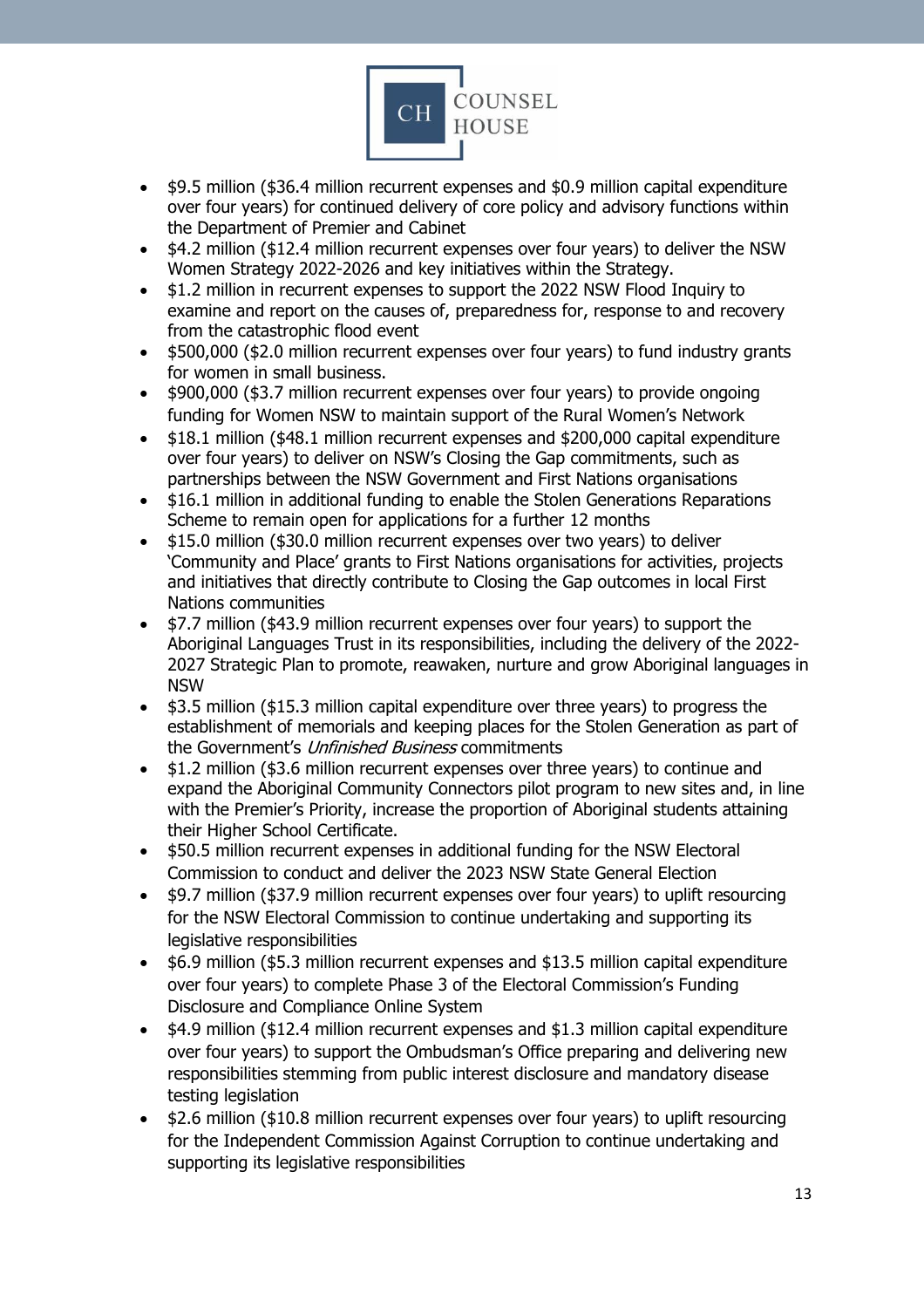

## <span id="page-13-0"></span>**Regional New South Wales**

- \$772.5 million (\$1.7 billion recurrent expenses over three years) delivering economic growth, social development, wellbeing, and community amenity across regional NSW, through locally based infrastructure projects and vital job creating projects for families and businesses across regional NSW, including:
	- o Regional Growth Fund 3.0 (\$1.3 billion)
	- o Regional Growth Fund 2.0 (\$351.4 million)
	- o Regional Events Acceleration Fund (\$84.1 million)
- \$832.7 million (\$1.2 billion recurrent expenses over four years) to deliver a range of targeted recovery programs that provide economic stimulus and support for recovery from natural disasters, targeting regional councils, businesses in key industries and community organisations, including:
	- o Storm and Flood Clean up, Recovery Programs (\$574.6 million)
	- o Bushfire Local Economic Recovery Package (\$272.7 million)
	- o Bushfire Local Industry Recovery Package (\$116.5 million)
	- o Drought Stimulus Package (\$83.0 million)
	- o Regional Recovery Package (\$69.1 million)
	- o Infrastructure & Jobs Acceleration Fund (\$44.4 million)
	- o Regional Recovery Partnerships (\$33.3 million
- \$211.2 million (\$295.8 million recurrent expenses over two years), to enable the Northern Rivers Reconstruction Corporation (NRRC) to operate as a 'front door to Government' in setting and implementing reconstruction priorities for flood-affected communities
- \$447.7 million (\$374.2 million recurrent expenses and \$878.9 million capital expenditure over four years) to deliver the Special Activation Precincts place-based solutions to fuel economic development in Parkes, Wagga Wagga, Moree, Snowy Mountains, Williamtown, and Narrabri, and to provide certainty for communities, through the delivery of Regional Job Precincts
- \$118.0 million (\$437.2 million recurrent expenses and \$2.6 million in capital expenditure over four years) for Public Works and the Soil Conservation Service to manage the delivery of \$3.9 billion of regional infrastructure projects and provide emergency response work in response to natural disasters
- \$106.0 million (\$136.2 million in recurrent expenses and \$46.4 million over four years) delivering practical solutions to regional housing supply issues and implementing key recommendations from the Regional Housing Taskforce Report, including enabling 271 new key worker houses to address the waitlist and attract key workers to regional
- \$78.2 million (\$100.3 million recurrent expenses over two years) from the Regional Job Creation Fund to incentivise, attract and expand businesses and jobs retention and the creation of 7,000 full time equivalent jobs in Regional NSW
- \$92.3 million (\$455.9 million recurrent expenses over four years) for the Regional Digital Connectivity program to ensure that families and businesses across regional NSW have better access to enjoy mobile, internet and digital services, including \$112.2 million for the Gig State Pilot Project to deliver a metro-level internet service to regional communities and businesses
- \$66.0 million (\$148.6 million recurrent expenses over four years) to enable the Office of Regional Economic Development to promote regional NSW as an attractive place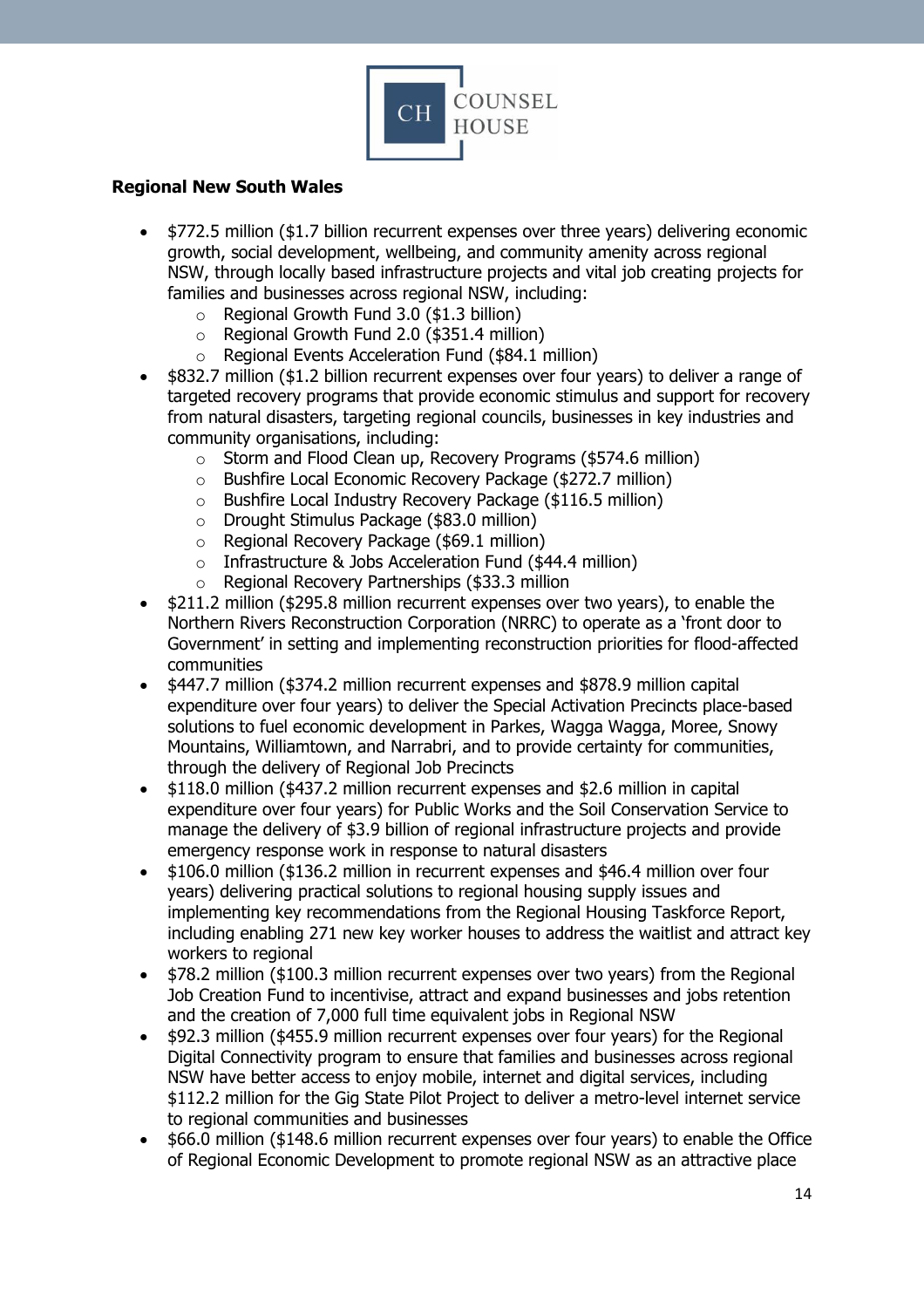

for domestic and international investment, developing emerging industries, turbocharging manufacturing and unlocking Agribusiness export opportunities through the \$145 million Regional Investment Activation Program.

- \$51.2 million (\$87.3 million in recurrent expenses over four years) to support the Office for Regional Youth and the Regional Youth Taskforce to deliver targeted placed-based interventions to address service gaps and improve outcomes for regional young people.
- \$11.8 million (\$30.2 million recurrent expenses over four years) to advocate and act for the over 2 million Australians living close to NSW borders. This includes modernising cross border arrangements and reducing inequality in cross-border communities.
- \$317.9 million (\$484.0 million recurrent expenses over four years) for the NSW Rural Assistance Authority to provide primary producer flood recovery grants and on-farm assistance, productivity improvements, innovation, and climate resilience
- \$182.6 million (\$604.0 million recurrent expenses and \$25.0 million capital expenditure over four years), to protect and optimise productive use, sustainable growth, effective management of natural resources of fisheries, aquaculture, soil and water in NSW
- \$163.9 million (\$498.2 million recurrent expenses and \$13.9 million capital expenditure over four years) to prevent future biosecurity threats through timely coordination, proportionate response, and rapid, efficient containment, thereby minimising the impact of endemic biosecurity threats, including enhanced response targeting endemic species
- \$89.6 million (\$214.6 million recurrent expenses over four years) to provide response capacity for adverse events by undertaking preparedness exercises, timely, strategic responses and recovery actions, including shark mitigation activities and repairs to damaged State Forest infrastructure and roads
- \$86.6 million (\$243.7 million recurrent expenses and \$26.4 million capital expenditure over four years) to support new and emerging products and high value industries that minimise waste and provide circular economy opportunities, driving the use of food for improved health and consumer outcomes
- \$52.3 million (\$197.9 million recurrent expenses and \$4.4 million capital expenditure over four years) to prevent food safety risks, promote compliance, and deliver food safety legislative obligations including investigating breaches, prosecutions, managing foodborne illness requirements and safeguarding animal welfare
- \$30.7 million (\$120.4 million recurrent expenses and \$2.2 million capital expenditure over four years), with a total of \$182 million, to deliver on the remaining years of the 10-year NSW Government Marine Estate Management Strategy until 2028.
- \$81.5 million (\$197.5 million recurrent expenses over four years) to grow investment in mining and exploration by implementing the NSW Critical Minerals and High-Tech Metals Strategy, to support mineral and petroleum exploration and mining, through the \$130 million Critical Minerals Activation Fund and the \$100 million Coal Innovation Fund
- \$23.9 million (\$97.9 million recurrent expenses and \$0.8 million capital expenditure over four years) from industry levies to regulate mine and petroleum site safety in relation to Work Health and Safety compliance and enforcement, while improving certainty to industry and community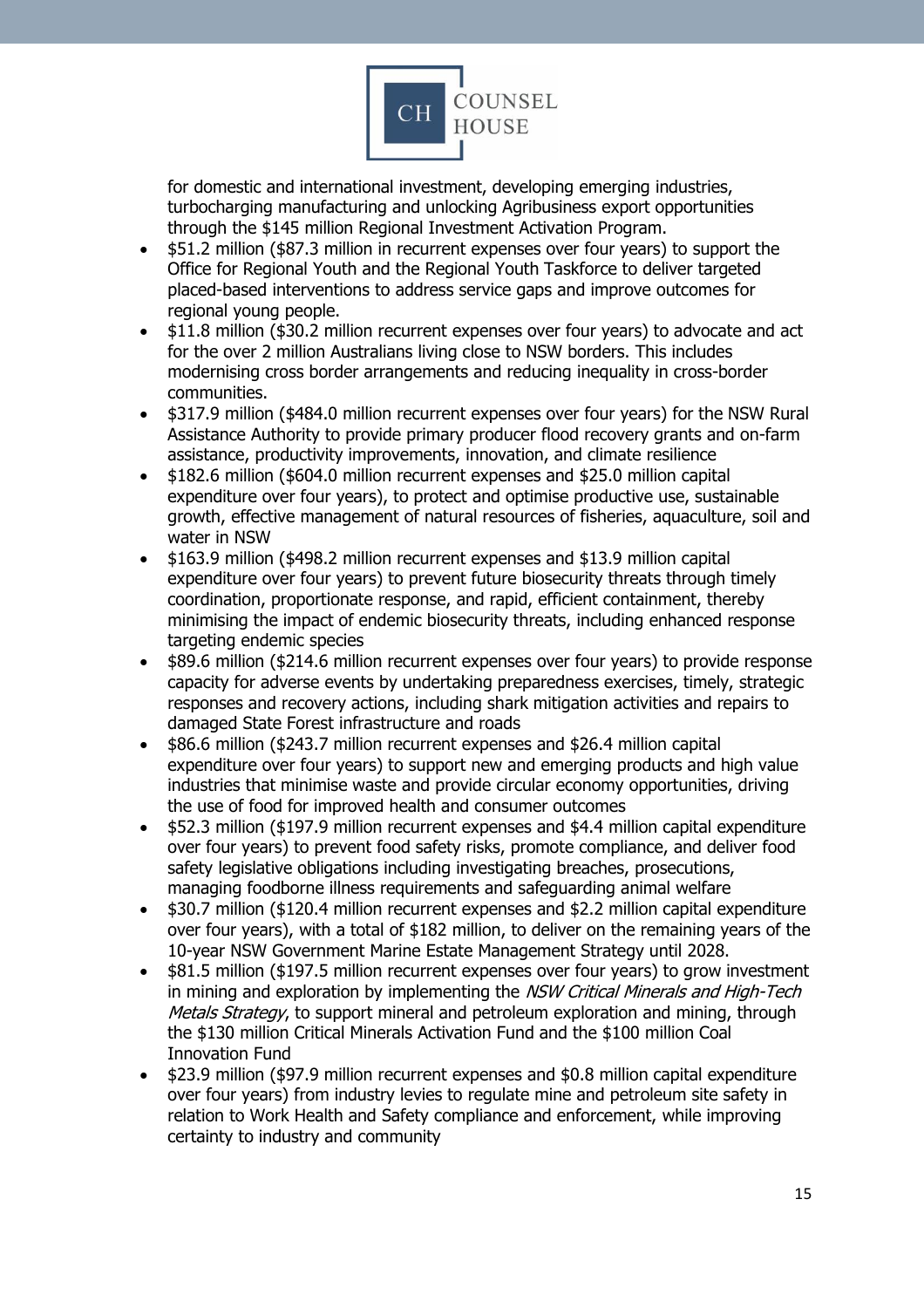

- \$24.5 million (\$76.3 million recurrent expenses over four years) to address remediation of high-risk legacy mine sites, including site assessment, contamination safety and risk reduction to manage physical risks to the public from legacy mines
- \$18.5 million (\$51.7 million recurrent expenses and \$3.0 million in capital expenditure over four years) to deliver robust assessment of exploration and mining titles applications, continued enhancement of the Titles Management System, progress resolution of complex legacy title matters, deliver against Native Title requirements, and calculation of quarterly royalty returns
- \$10.0 million (\$28.5 million recurrent expenses over four years) to provide worldclass geoscience, enabling geoscientific advice to all levels of government and industry in support of exploration, as well as storage, maintenance and archiving of drill core, rock and fossil collections
- \$6.9 million (\$28.5 million recurrent expenses over four years) from industry levies to undertake regulatory compliance inspections, investigate instances of noncompliance of the Mining Act 1992, support regulatory operations, and process applications for exploration activities and planning advice in relation to mine rehabilitation obligations.
- \$81.5 million (\$212.1 million in recurrent expenses and \$5.4 million in capital expenditure over four years) for the conservation and restoration of natural and cultural resources, through conservation, river and coastal restoration and rehabilitation, emergency response, native vegetation management, and pest and weed control in alignment with the Local Land Services Act 2013
- \$74.8 million to protect the economy, environment and community from invasive species, and plant and animal biosecurity risks
- \$38.8 million (\$132.6 million in recurrent expenses and \$6.5m capital expenditure over four years) to provide a range of initiatives to support productive and sustainable land use. This includes climate and market change response initiatives, incentive programs, access to best practice information and technology to improve farm system resilience, productivity, and sustainability into the future
- \$30.7 million (\$106.5 million recurrent expenses and \$3.3 million capital expenditure over four years) for Land Management including the delivery of private native forestry extension and approval arrangement reforms
- \$29.8 million in recurrent expenses to deliver the National Land Care Program and to partner with Landcare communities in New South Wales to conserve and fund our natural resource priorities arising from vegetation loss, soil degradation and pests, weeds, and animals.

# <span id="page-15-0"></span>**Stronger Communities**

- \$1.6 billion to support the safety, welfare, and wellbeing of vulnerable children in out-of-home care and enhance permanency outcomes
- \$815.4 million to support a robust child protection system to assess reports of child abuse and neglect and provide support to keep children safely at home and prevent entries to care. This includes:
	- $\circ$  \$5.1 million (\$21.5 million over four years) to continue and expand Pregnancy Family Conferencing for vulnerable women and their partners. This expansion is part of the 'Brighter Beginnings' initiative and the Women's Opportunities Statement – \$2.9 million (\$12.6 million over four years) to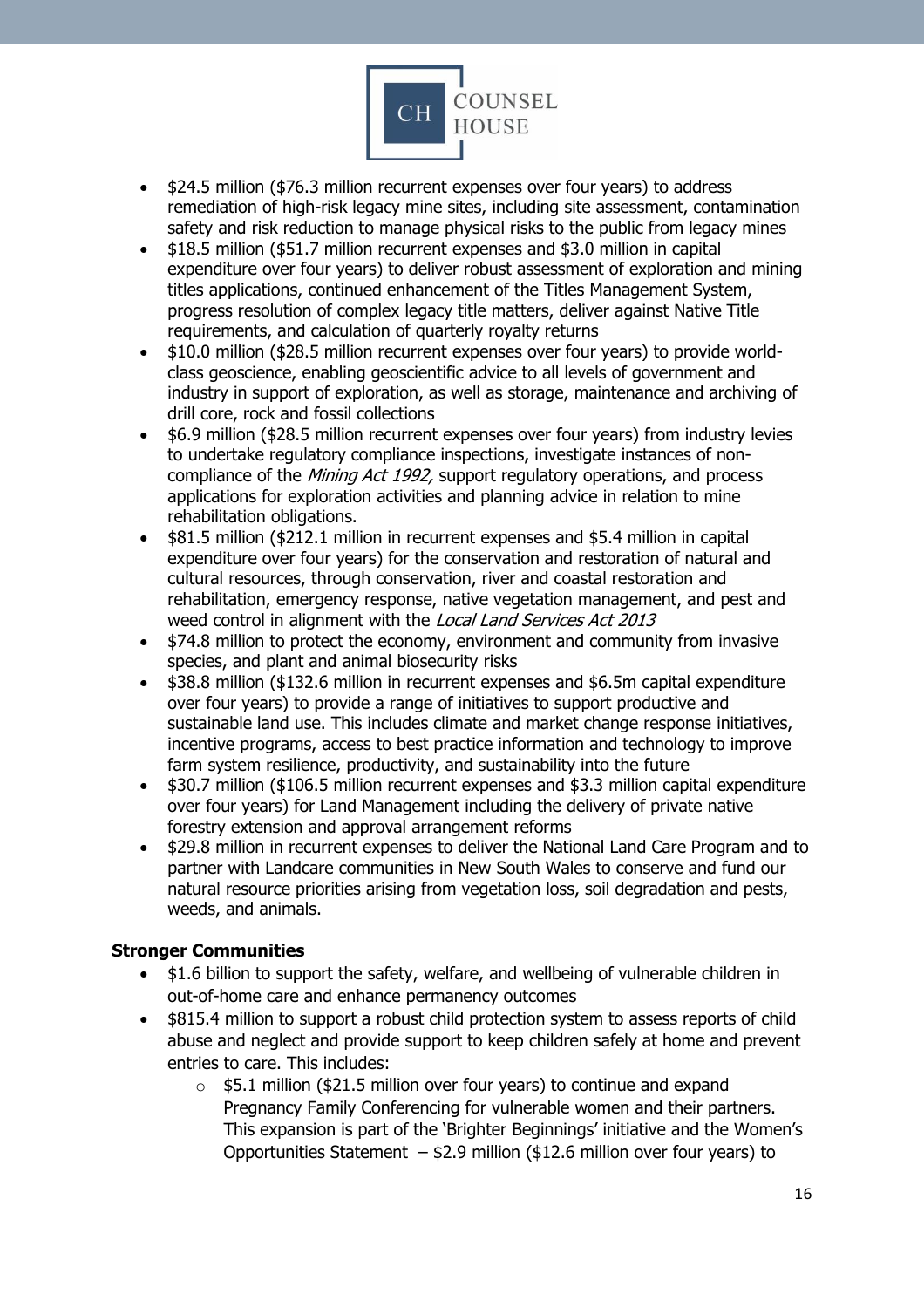

support the NSW Government's commitment to meet the outcomes the Cluster has responsibility for, under the National Agreement on Closing the Gap, including:

- \$1.8 million (\$8.7 million over four years) for the Strong Families Our Way initiative to strengthen sustainable, community-led structures of self-determination in the Aboriginal child and family system
- **.** \$1.1 million (\$3.9 million over four years) to enhance Aboriginal communities' decision making over service design, delivery and evaluation
- $\circ$  \$2.3 million (\$4.3 million over two years) under the Digital Restart Fund for software to support frontline staff identifying early indicators of vulnerability
- \$262.7 million to prevent domestic and family violence, reduce reoffending and support victim safety through the continuation of evidence-based early intervention, victim support and perpetrator interventions. This includes:
	- $\circ$  \$77.0 million (\$484.3 million over four years) to provide housing and related support services for women and children. This landmark investment will deliver around 75 new core and cluster refuges as announced in the NSW Government's Economic Recovery Strategy
	- o \$11.3 million (\$43.6 million over four years) to expand and enhance Safer Pathway as part of this Budget's focus on investing in women. This includes funding for the Women's Domestic Violence Court Advocacy Service and Local Support Services to deliver additional case management services and enhancement of the Central Referral Point
- \$1.0 million (\$4.3 million over four years) for the Office of the Children's Guardian to maintain the Residential Care Workers Register.
- \$813.9 million to support courts and tribunals in New South Wales, including \$1.2 million to continue an additional two Land and Environment Court Commissioners in 2023-24
- \$481.1 million to support Legal Aid NSW in providing legal services to disadvantaged clients in most areas of criminal, civil and family law. This includes \$5.2 million (\$15.6 million over three years) to continue the Community Legal Centres program from 2022-23
- \$215.1 million to the Office of the Director of Public Prosecutions in New South Wales supporting the operations of the State's independent prosecutor in the NSW Children's, Local, District and Supreme courts
- \$175.5 million to support Victims Services which includes an additional \$45.1 million in 2022-23 (\$322.9 million over four years) to meet increased demand for the Victims Support Scheme
- \$75.9 for Crown Solicitor's Office, including \$3.0 million for the Crown Solicitor's engagement on the Special Commission of Inquiry into LGBTIQ hate crimes
- \$1.4 million (\$6.0 million over four years) and \$20.0 million capital expenditure, as part of the Budget's focus on investing in women including:
	- o \$18.0 million capital expenditure for the expansion of Audio-Visual Link facilities to 53 additional courts and tribunals, to enable court participants to appear remotely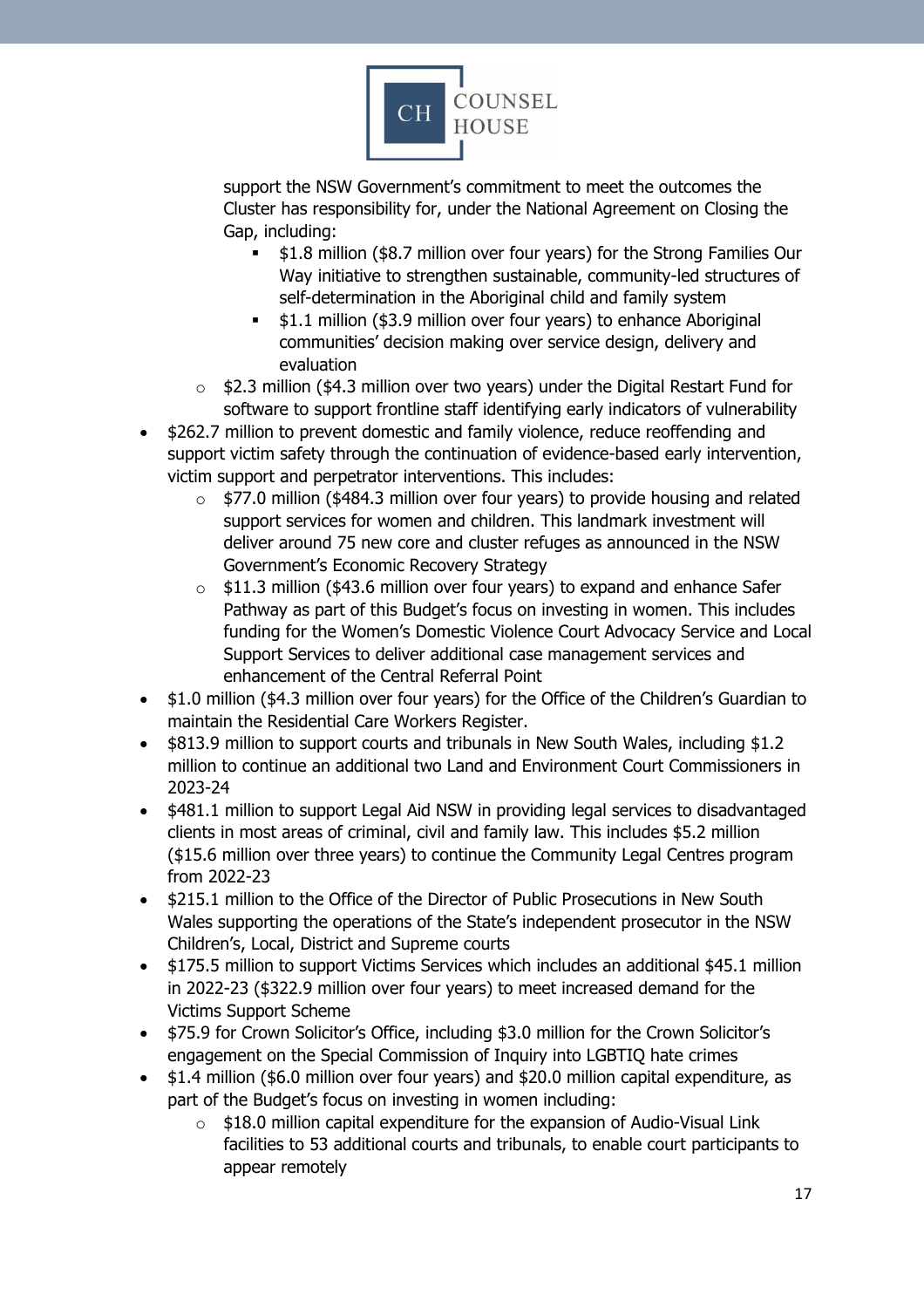

- $\circ$  \$1.4 million (\$6.0 million over four years) and \$2.0 million in capital expenditure for Court Appointed Questioners to ensure domestic violence complainants are not directly questioned by a self-represented defendant
- \$13.8 million (as part of a \$16.5 million package) to support three additional District Court judges to address court backlog arising from the impacts of the COVID-19 pandemic on court operations
- \$7.9 million (\$28.2 million over four years) to support the NSW Government's commitment to meet the outcomes the Cluster has responsibility for, under the National Agreement on Closing the Gap, including:
	- $\circ$  \$2.6 million (\$10.0 million over four years) to pilot bail advocacy and support services for Aboriginal youth and Aboriginal women in Newcastle and Sydney
	- o \$2.4 million (\$9.8 million over four years) to pilot the Aboriginal Legal Service Child and Family Advocacy and Support program
	- $\circ$  \$1.8 million (\$7.3 million over four years) to support equal and genuine partnerships between Aboriginal communities and the NSW Government to improve justice outcomes, and family and community safety
	- $\circ$  \$1.1 million to support a partnership between the Department of Communities and Justice and the Aboriginal Legal Service, aimed at reducing Aboriginal children's interactions with the criminal justice system
- \$3.4 billion in 2022-23 for cash and \$0.4 billion for in-kind contributions for individual packages and other flexible supports under the NDIS to support people with disability, their families and carers to achieve their goals and participate fully in the community
- \$14.0 million recurrent expenditure (\$28.0 million over two years) for Multicultural NSW to support and celebrate our multicultural community through greater investment in translation and interpreting services, enhanced community engagement and delivery of major festivals and events
- \$13.3 million recurrent expenditure over two years, as part of the NSW Government's response to the February and March 2022 storms and floods, to administer a community volunteer and Non-Government Organisation (NGO) financial support program in the seven highly impacted Northern Rivers Local Government Areas (Richmond Valley, Clarence Valley, Kyogle, Lismore, Tweed, Ballina and Byron) including:
	- o \$7.6 million for community and volunteer-based NGOs for the continuing provision of on the ground flood recovery services
	- $\circ$  \$5.0 million to support severely affected community service providers, to provide essential community services in the Northern Rivers region  $\circ$  \$700,000 for program delivery and monitoring.
- \$5.8 million recurrent expenditure (\$34.2 million recurrent expenditure over four years) and \$64.5 million capital expenditure over three years to continue and expand all nine existing Aboriginal Child and Family Centres and to build an additional six sites across New South Wales.
- \$773.9 million for social housing, supporting secure and affordable housing for people on low incomes. This includes: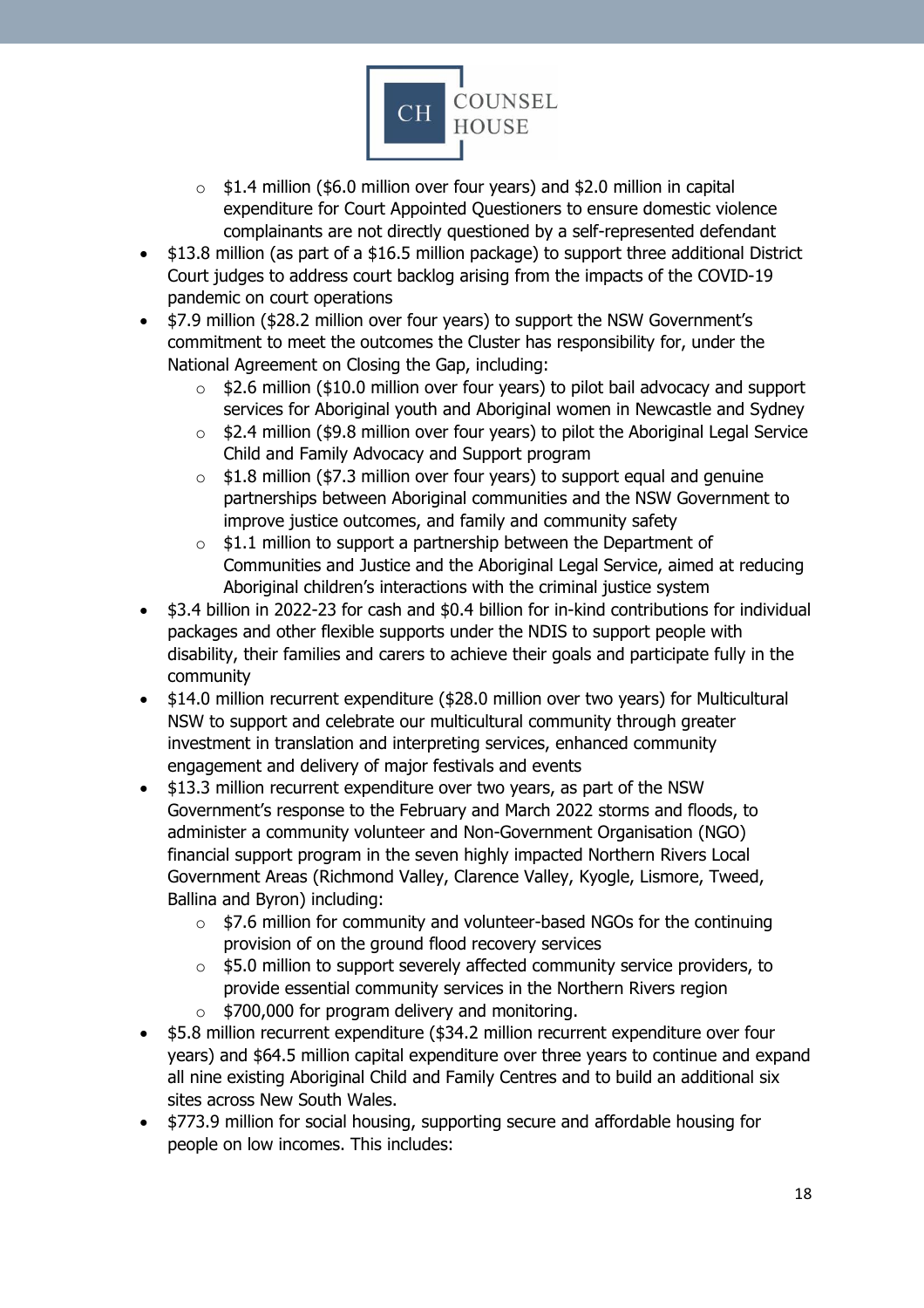

- o \$55.4 million over two years, including \$37.0 million to support construction of 120 new dwellings in partnership with Community Housing Providers and \$18.4 million to extend leasing packages and associated support as part of the Together Home program
- o \$20.0 million in 2022-23 as part of the \$50 million commitment under the NSW Government's Economic Recovery Strategy to deliver 290 new dwellings in partnership with Community Housing Providers.
- \$394.8 million to deliver a range of homelessness services across New South Wales, including:
	- $\circ$  An additional \$8.6 million (\$13.1 million over two years) to continue support provided during the COVID-19 pandemic for people experiencing or at risk of homelessness to secure stable accommodation in the private rental market
	- o \$1.5 million in 2022-23 (as part of a \$17.2 million package) to continue temporary accommodation support in response to the February and March 2022 storms and floods
- \$1.4 billion (\$2.1 billion over three years) for Resilience NSW, to support the NSW Government's response to the February and March 2022 storms and floods, with funding to be provided to various Government agencies to:
	- o support disaster clean up
	- o deliver State and Local government transport infrastructure resilience improvements and upgrades in the Northern Rivers
	- o provide temporary housing assistance packages
	- o provide an extension of recovery grants to primary producers and small businesses and not-for-profit organisations – deliver critical infrastructure and housing priorities
- \$215.1 million and \$4.1 million capital expenditure (\$370.8 million and \$29.5 million in capital expenditure over four years) in response to the March and November 2021 flood events, and recommendations made in the New South Wales Bushfire Inquiry into the 2019-20 bushfires, including:
	- o \$200.3 million for Resilience NSW, for Disaster Relief Account Supplementation to meet the expenditure requirements of existing disaster recovery programs. This relates to restoration of local government essential public asset infrastructure and other issues from the March and November 2021 flood events
	- $\circ$  \$14.8 million and \$1.1 million capital expenditure (\$170.3 million over four years and \$20.5 million capital expenditure) for RFS NSW
	- $\circ$  \$3.0 million capital expenditure (\$9.0 million over three years) for FRNSW for the replacement of bushfire firefighting tankers to boost critical bushfire fighting capabilities and improve firefighter safety
- \$14.8 million and \$1.2 million capital expenditure (\$114.6 million and \$18.1 million capital expenditure over four years) in response to the March and November 2021 flood events and the 2021 Flood Events and Facilities Review, to enable the NSW SES to better respond to, understand, plan and prepare for flood and storm events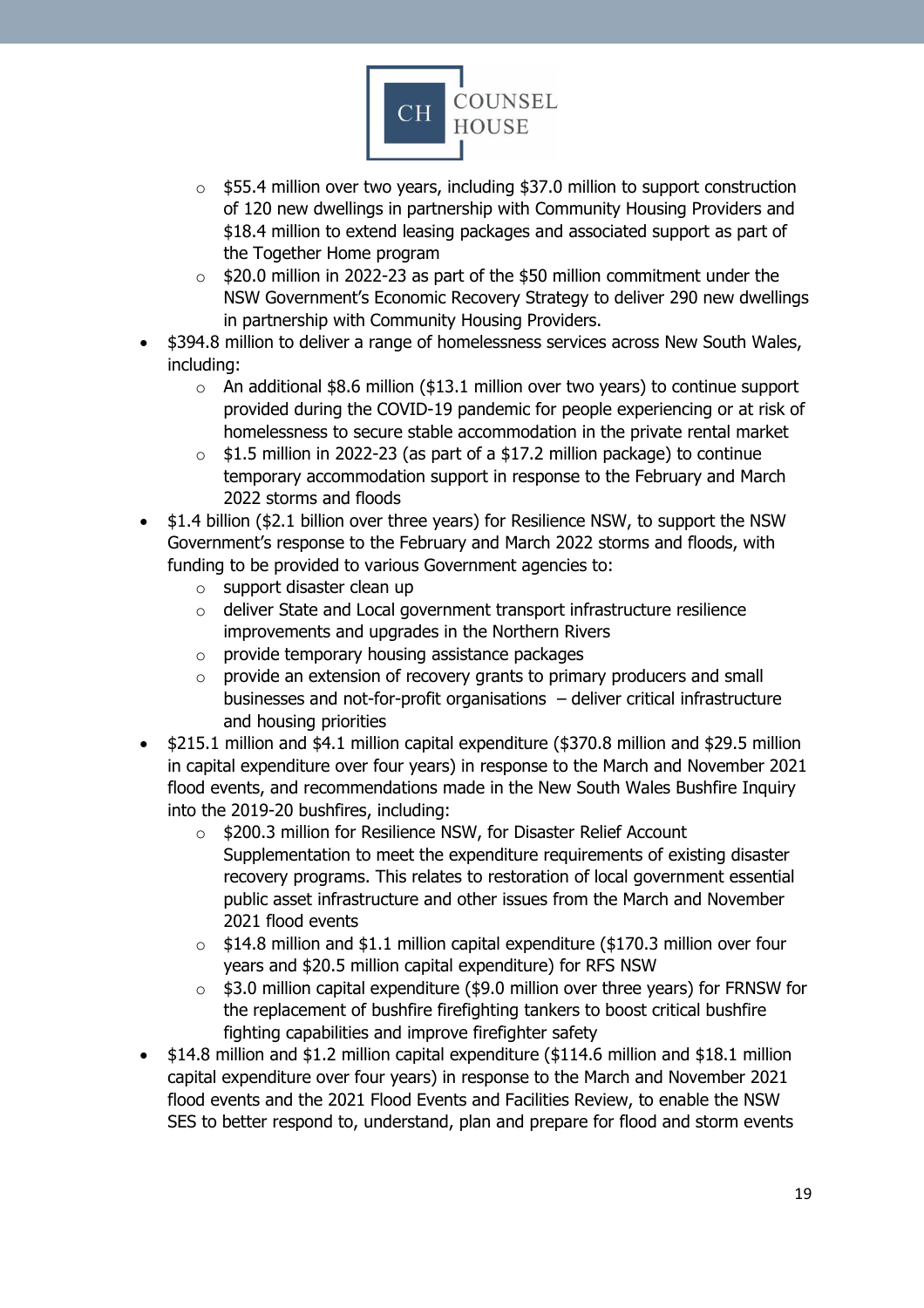

- \$6.0 million in capital expenditure (\$21.0 million over four years) for FRNSW to increase women's participation in the FRNSW workforce and enhance workplace safety.
- \$2.5 billion in recurrent expenses and \$189.0 million in capital expenditure, for the management of adult offenders in custody and in the community, through programs to reduce reoffending and to support integration, including:
	- o \$29.6 million capital expenditure (under the \$40.4 million investment from the Digital Restart Fund) to continue to transform prisoner rehabilitation by providing inmates access to digital rehabilitation programs and services such as the inmate learning portal, library and mental health services
	- $\circ$  \$6.0 million capital expenditure to refurbish cells to improve safety for inmates and staff.
	- o \$4.9 million (\$20.2 million over four years) to increase supervision of medium and above risk adult offenders when exiting correctional facilities, which will result in improvements in recidivism rates
	- $\circ$  \$600,000 (as part of a \$1.2 million package) to support the NSW Government's commitment to meet the outcomes the Cluster has responsibility for, under the National Agreement on Closing the Gap to increase culturally strong pre- and post-release supports and reduce reincarceration for Aboriginal people in New South Wales through the Aboriginal Throughcare Strategy
- \$249.8 million in recurrent expenses and \$12.4 million capital expenditure to support the management of youth offenders in custody and in the community in New South Wales.
- \$5.0 billion for the NSW Police Force, which includes \$95.9 million for 550 additional police, as part of the State's commitment to deliver 1,500 new police over four years to enhance the State's crime fighting capability and keep the community safe
- \$507.0 million capital expenditure for the NSW Police Force, which includes:
	- $\circ$  \$18.8 million (\$96.3 million over five years) for the maintenance and improvement of incar digital systems, connectivity between body-worn video and Glock pistols and tasers
	- o \$12.9 million (\$48.7 million over four years) to establish an ongoing refresh program for major Information and Communication Technology infrastructure, under the Technology Asset Refresh Program
	- \$400,000 (\$52.7 million over five years) for the construction of new regional police stations to maximise productivity and meet the current and future needs of the NSW Police Force and community at Port Macquarie and Byron Bay
	- $\circ$  \$2.6 million (\$18.6 million over four years) for the replacement of various specialised vehicles allocated to a broad range of commands, including Command and Control Vehicles, Search and Rescue Vehicles, and Operational Support Vehicles
	- $\circ$  \$2.6 million (\$13.8 million over four years) for the Integrated Biometric Platform to deliver a multi‐modal biometric capture platform to provide a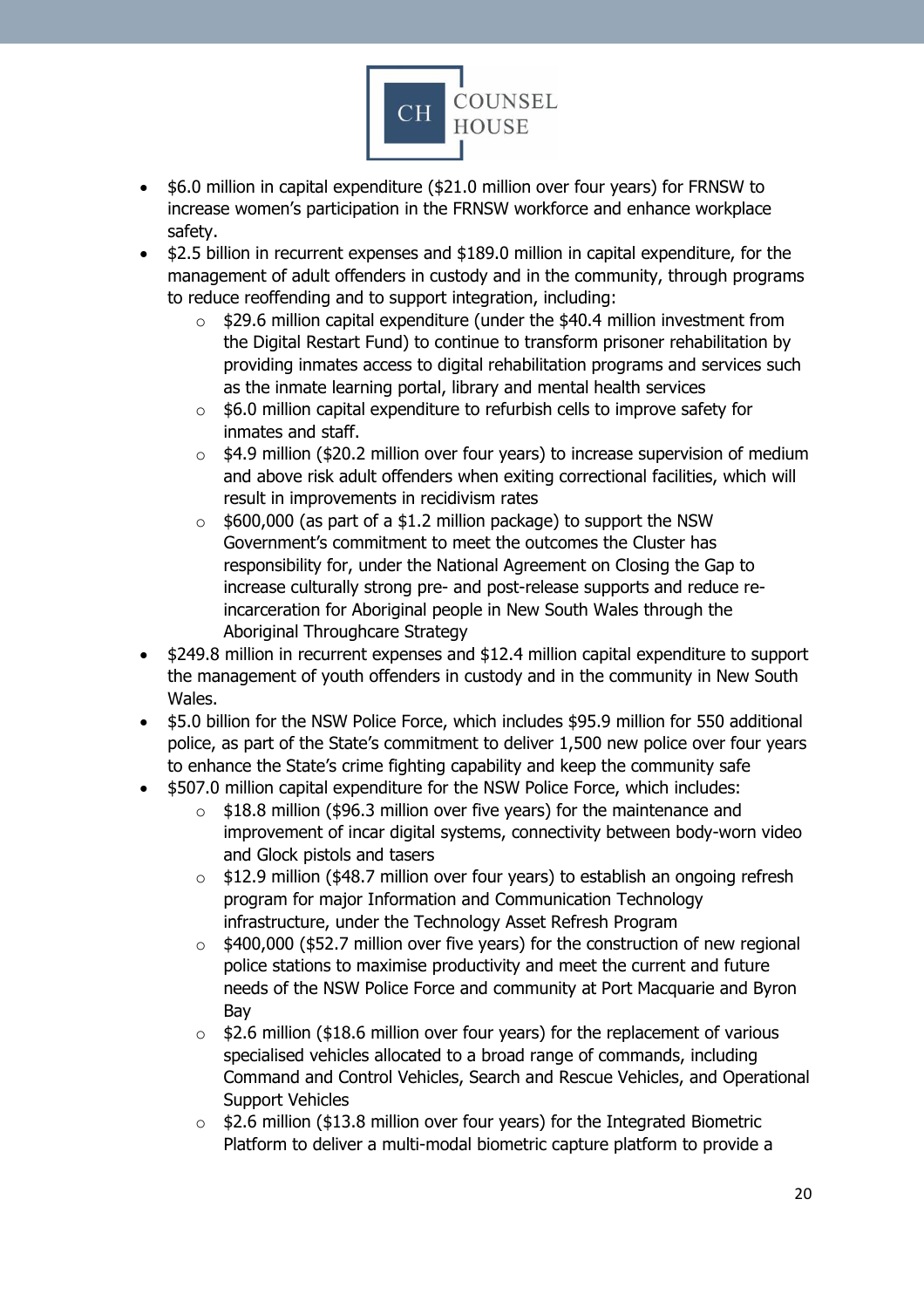

comprehensive profile of an offender, including DNA, fingerprints and imagery

- $\circ$  \$1.8 million (\$9.5 million over four years) to upgrade the Police Driver Training facilities and the gym and recreational centre at the Goulburn Police Academy.
- \$31.3 million and \$700,000 capital expenditure to support the NSW Crime Commission in reducing the incidence of organised and other serious crime across the State.

## <span id="page-20-0"></span>**Transport and Infrastructure**

- \$1.6 billion in recurrent expenses for bus services in 2022-23 throughout New South Wales, including regional and metropolitan bus services and school services
- \$1.4 billion (\$5.1 billion in capital expenditure over four years across multiple Outcomes) to continue construction of the Sydney Metro City and Southwest from Chatswood, under Sydney Harbour, through new Sydney CBD stations and southwest to Bankstown
- \$880.0 million (\$1.6 billion in recurrent expenses and \$0.8 billion in capital expenditure over four years) to continue NSW and Commonwealth Government investment to improve road safety, including a significant investment through the NSW Road Safety Plan 2026 targeting high risk areas with a regional focus
- \$753.2 million in capital expenditure (\$2.2 billion over four years) to continue implementation of the More Trains, More Services program for additional and more frequent services
- \$606.3 million (\$1.2 billion in capital expenditure over four years) to complete construction of the WestConnex Motorway including delivery of the M4-M5 link tunnels and the Rozelle Interchange
- \$399.1 million in capital expenditure (\$835.6 million over four years) to continue delivery of a new modern Regional Rail Fleet to replace the ageing XPT, XPLORER and Endeavour trains and construct a new purpose-built maintenance facility in Dubbo
- \$390.2 million in capital expenditure (\$4.1 billion over four years across multiple Outcomes) to commence major construction activity for the Western Harbour Tunnel to deliver the first stage of tunnelling works for a new crossing of the Sydney Harbour. The first package will include construction of around 1.7 kilometres of mainline tunnels from Rozelle to Birchgrove
- \$296.8 million in capital expenditure (\$652.2 million over four years) to continue delivery of the Mariyung Fleet (New Intercity Fleet), a new, state-of-the-art fleet, that will provide a new level of comfort and convenience, improved accessibility, enhanced safety for customers who travel between Sydney, the Central Coast and Newcastle, the Blue Mountains, and the South Coast
- \$242.5 million in capital expenditure (\$2.9 billion over four years) to continue the NSW and Commonwealth Government funded Pacific Highway upgrade program, including construction of the Coffs Harbour Bypass, construction to connect the M1 Pacific Motorway and the Pacific Highway at Raymond Terrace and widening of the Hexham Straight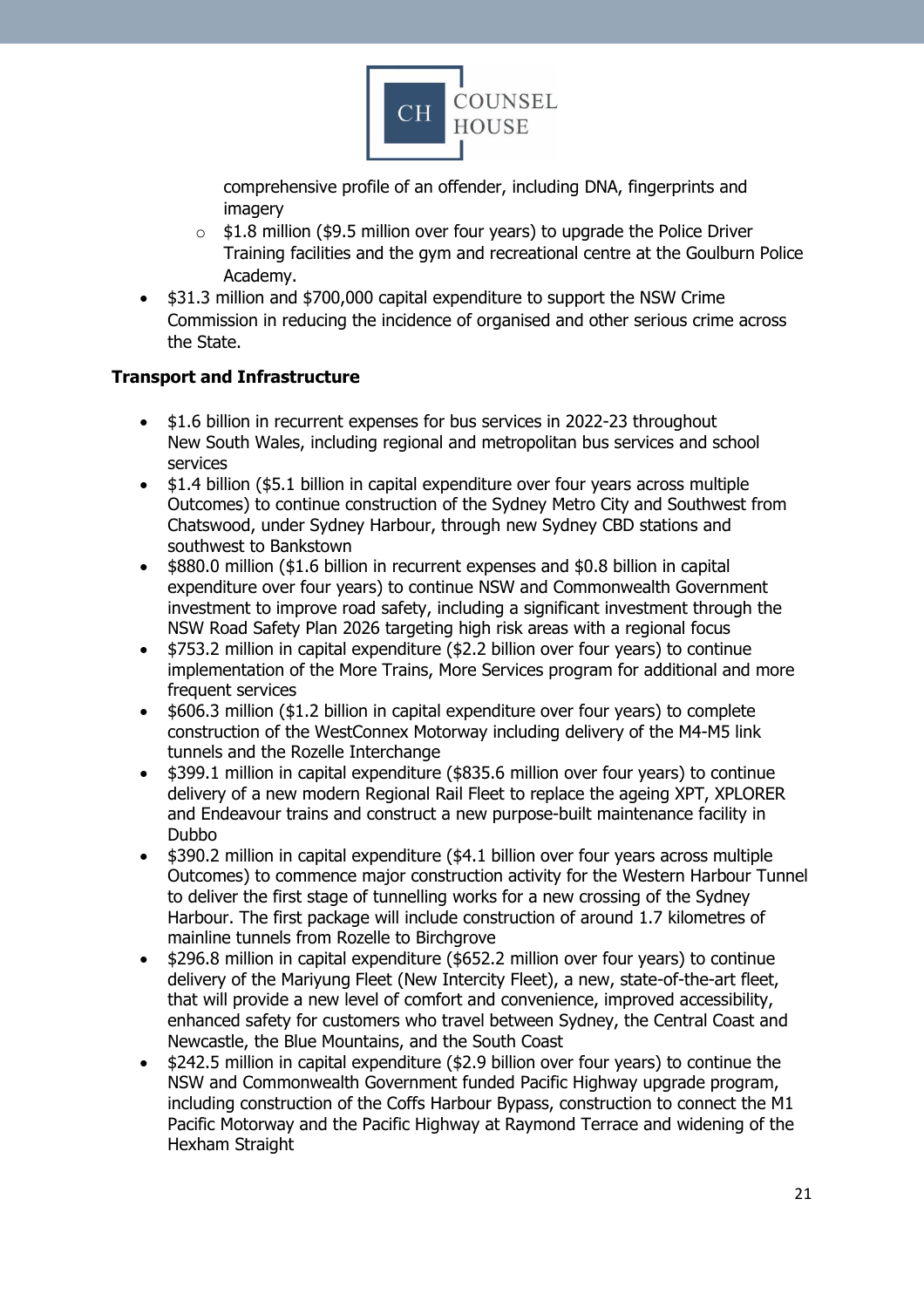

- \$240.2 million in capital expenditure (\$342.4 million over four years) to continue the upgrade of train stations under the Transport Access Program to improve accessibility, including new lifts, ramps and footbridges
- \$173.1 million in capital expenditure (\$885.1 million over four years) for NSW and Commonwealth Government funded works on the Newell Highway, including continued delivery of 40 new overtaking lanes, flood mitigation, Parkes Bypass and the Newell and Oxley highway intersection upgrade
- \$159.1 million in capital expenditure (\$568.7 million capital expenditure and \$17.0 million recurrent expenses over four years) in principle funding to replace end-of-life Opal ticketing systems with a flexible, modular and future-ready system across Greater Sydney, outer metropolitan and regional areas
- \$140.2 million in capital expenditure (\$351.6 million over four years) in NSW and Commonwealth Government funding to provide additional car spaces through the Commuter Car Parking Program
- \$115.6 million in capital expenditure (\$356.9 million over four years) for Pinch Points to alleviate congestion, including programs such as the Gateway to the South, Hunter Pinch Points, and State and Commonwealth Government Pinch Point stimulus program
- \$102.8 million in capital expenditure (\$660.6 million capital expenditure and \$8.4 million recurrent expenses over four years across multiple Outcomes) for in principle funding to deliver a next generation intelligent signalling and train control system for the Sydney rail network, providing a range of benefits including improved journey times and network reliability
- \$88.3 million in recurrent expenses (\$339.3 million over four years) for the Commonwealth Home Support Program to provide entry-level support to older individuals to stay independent and in their own home longer by providing transportation for medical and recreational reasons
- \$79.0 million in capital expenditure (\$243.3 million over four years) for the duplication of approximately 18 kilometres of Heathcote Road between The Avenue at Voyager Point and Princes Highway at Engadine funded by NSW and Commonwealth Governments
- \$42.4 million in recurrent expenses (\$174.8 million over four years) for transport disability subsidies, including the Taxi Transport Subsidy Scheme and the Wheelchair Accessible Taxi Driver Incentive Scheme
- \$39.1 million in capital expenditure (\$119.5 million over four years) for the NSW and Commonwealth funded duplication of Picton Road to improve safety and connectivity along a key link for the Illawarra Region, South Coast, Sydney, Canberra and Melbourne
- \$25.0 million in capital expenditure (\$340 million over four years) to upgrade and widen approximately 3.4 kilometres of Mona Vale Road between McCarrs Creek Road, Terrey Hills and Powder Works Road, Ingleside, from a two-lane undivided road to a four lane (two lanes in each direction) divided road
- \$24.2 million in capital expenditure (\$124.0 million over four years) for continuing Barton Highway improvements, including continuing construction of the NSW and Commonwealth Government funded Barton Highway duplication
- \$17.2 million in capital expenditure (\$107.5 million over four years) for the construction of the Henry Lawson Drive widening between Tower Road, Georges Hall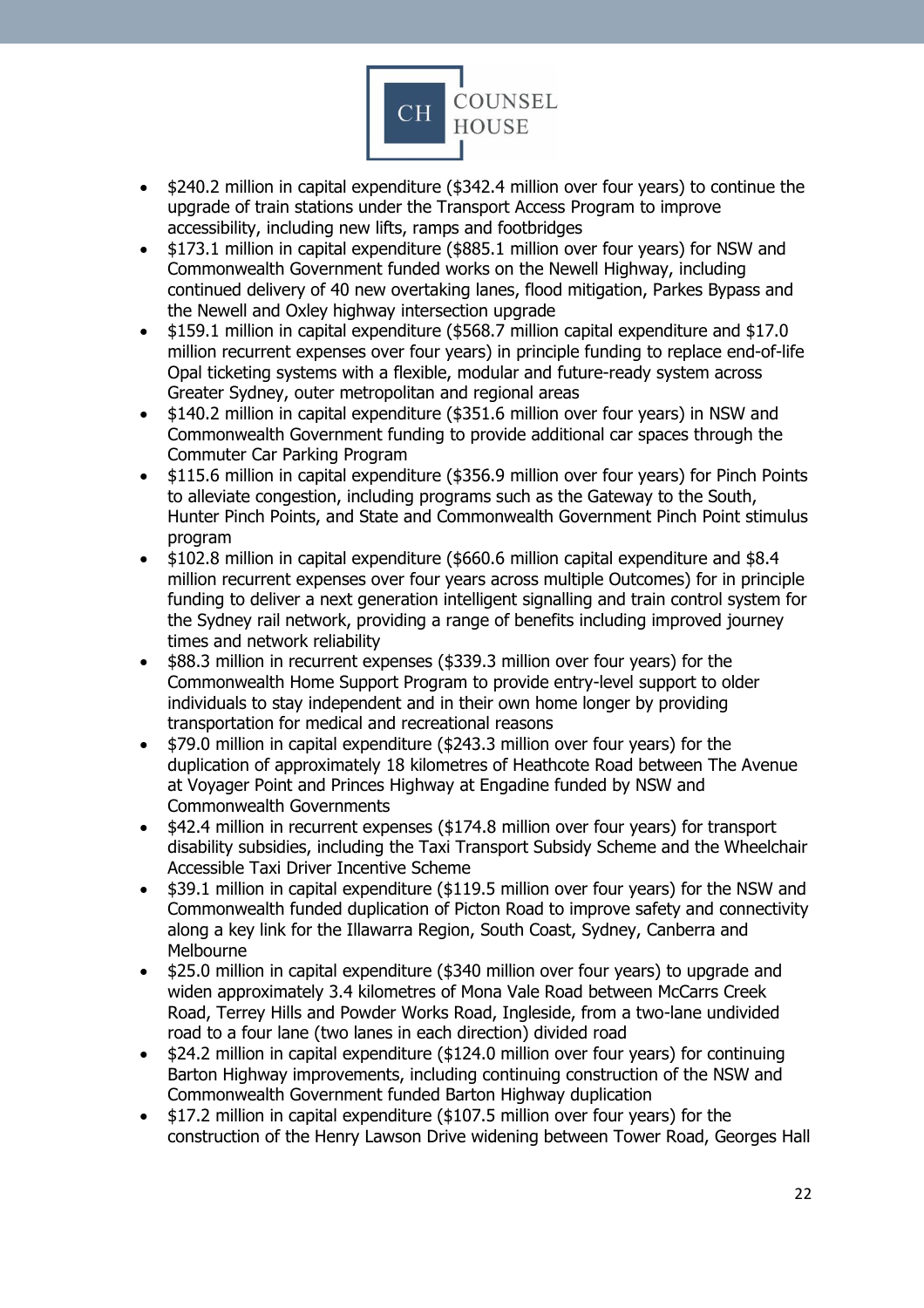

and Auld Avenue, Milperra (Stage 1) to double capacity and reduce congestion and to continue the development of Stage 2 between Keys Parade and the M5 Motorway

- \$11.5 million in capital expenditure (\$123.7 million over four years) to upgrade the Epping Station Bridge to provide additional road capacity and connectivity between multiple transport modes and improve accessibility to the Epping Town Centre by providing new active transport linkages and improving general traffic within the area
- \$1.0 million in capital expenditure (\$148.8 million over four years) to upgrade the Pacific Highway through the Wyong town centre, including duplication of the highway between Johnson Road and Cutler Drive, funded by the NSW and Commonwealth Governments.
- \$445.5 million in capital expenditure (\$1.7 billion over four years across multiple outcomes) to continue upgrades of the Warringah Freeway for surface roads, bridges and interchanges along about four kilometres of the freeway corridor
- \$152.4 million in capital expenditure (\$1.5 billion over four years) for the Western Sydney Growth Roads program to accommodate population and employment growth in Western Sydney. Key projects include:
	- $\circ$  Mulgoa Road Stage 2 Glenmore Parkway to Jeanette Street (NSW and Commonwealth Government funded)
	- o Mulgoa Road Stage 5A Blaikie Road to Jamison Road (NSW and Commonwealth Government funded)
	- o Mulgoa Road Stage 5B Jamison Road to Union Road (NSW and Commonwealth Government funded)
	- o Mamre Road, M4 to Erskine Park Road
	- o Memorial Avenue, Old Windsor Road to Windsor Road
	- o The Horsley Drive, M7 motorway to Cowpasture Road (NSW and Commonwealth Government funded)
	- o Appin Road Improvements (Commonwealth funded)
	- o Spring Farm Parkway Stage 1
	- o Western Sydney Long Term Strategic Transport Corridor Preservation
- \$118.0 million in capital expenditure (\$308.0 million over four years across multiple outcomes) to continue construction of the Paramatta Light Rail Stage 1, from Westmead to Carlingford via the Parramatta CBD and Camellia with a 12-kilometre two-way track, to support growth in Western Sydney, connecting new communities and places. The Light Rail will service 28,000 people every day and an estimated 130,000 people will be living within walking distance of light rail stops
- \$114.0 million (\$28.5 million recurrent expenses and \$218.9 million capital expenditure over seven years) for the transition to new zero emission buses to allow quiet and environmentally friendly travel services for Sydney commuters
- \$98.1 million (\$277.3 million recurrent expenses and \$46.5 million capital expenditure over four years) for improvements to the Royal Botanic Gardens and Domain Trust including improvements to the Sydney based Brown Building and improvements to the Domain Depot as part of the reinvigoration of Macquarie Street East Precinct
- \$97.0 million in capital expenditure (\$2.5 billion over four years across multiple outcomes) to continue the transformation of the Princes Highway with NSW and Commonwealth Government funding for priority projects including Mount Ousley Interchange, Jervis Bay Road Intersection, Jervis Bay to Sussex Inlet Upgrade, Milton Ulladulla Bypass and continue construction of the Nowra bridge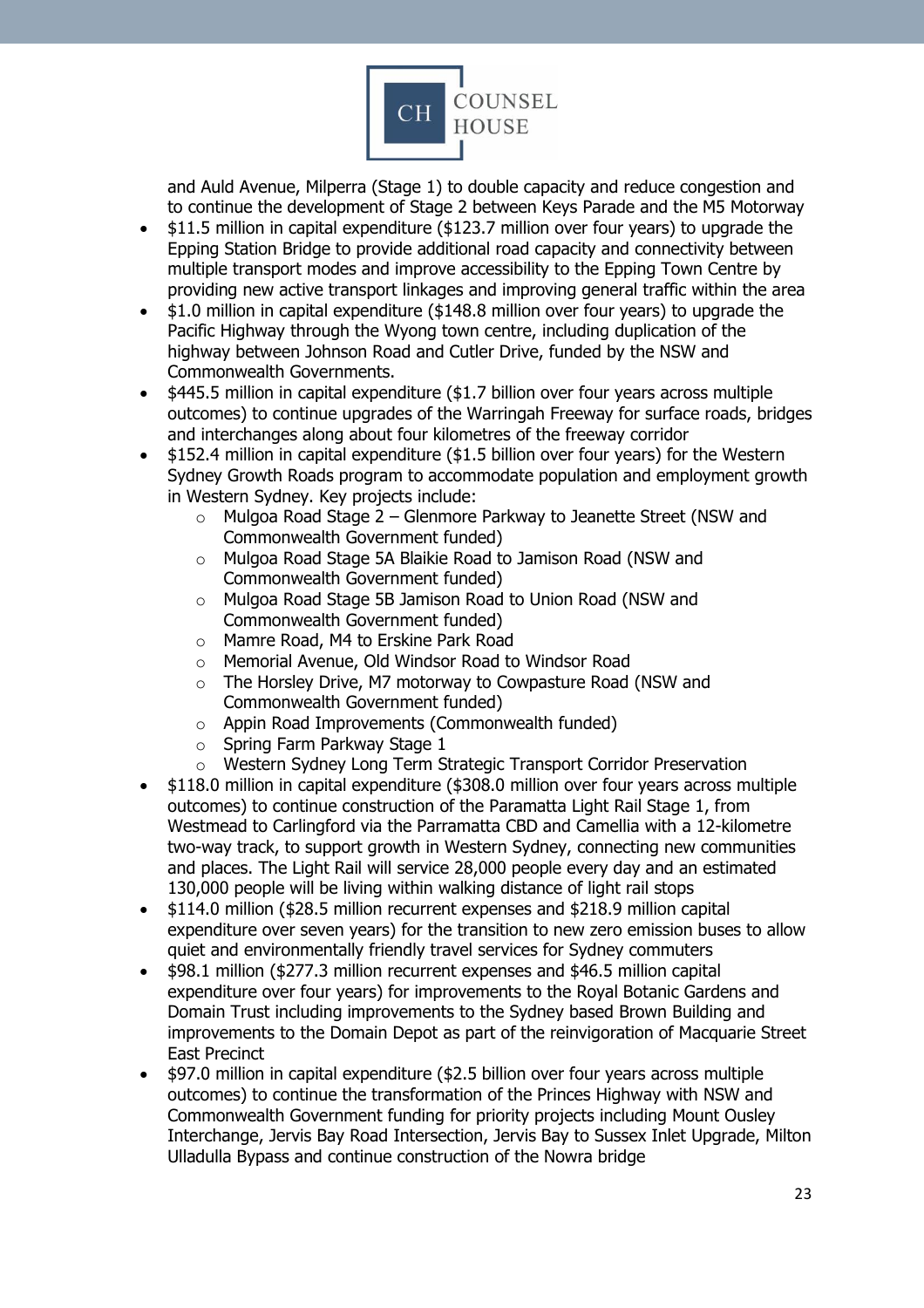

- \$95.0 million in capital expenditure (\$274.5 million over four years) to continue planning of the Fast Rail program to deliver faster connections between Sydney, Canberra, Bomaderry, Newcastle, the Central Coast and the Central West which is NSW and Commonwealth funded
- \$91.9 million (\$289.8 million in recurrent expenses and \$56.7 million in capital expenditure over four years) for improvements to the Greater Sydney Parklands including: developing the Western Sydney parklands into a multi-use urban parkland that provides a diverse range of recreational, entertainment and tourist facilities; and improving Centennial Park and Moore Park Trust lands to increase public use and enhance recreational, cultural and environmental value
- \$79.8 million in capital expenditure (\$266.2 million over four years across multiple outcomes) for wharf upgrades and maritime infrastructure investment across New South Wales, including to reinstate the Kamay multi-user wharves at La Perouse and Kurnell
- \$48.8 million over two years for the White Bay Power Station remediation and conservation works, that will return the building to a safe and structurally sound standard to enable its future re-use as part of the Bays West development
- \$37.8 million in capital expenditure (\$318.6 million over four years) to continue NSW and Commonwealth Government funding for the final stage of the Newcastle Inner City Bypass between the Pacific Highway at Bennetts Green and the final stage of the Pacific Highway at Sandgate
- \$34.1 million in capital expenditure (\$598.4 million over four years) to commence construction for the NSW and Commonwealth funded Muswellbrook Bypass and Singleton Bypass to improve travel times for long haul freight movements, and safety for all road users on the New England Highway
- \$30.0 million (\$56.0 million in recurrent expenses and \$4.0 million in capital expenditure over four years) to deliver a continuous 91-kilometre walking and cycling link between the Opera House and Parramatta
- \$26.7 million in capital expenditure (\$216.4 million over four years) to refine the preconcept design options including the delivery of significant redevelopment of Circular Quay to improve accessibility, revitalise arts and cultural offerings and refresh retail and dining experience and renewal of the precinct
- \$25.0 million capital expenditure in 2022-23 to construct a third flagpole atop the Sydney Harbour Bridge for the permanent flying of the Aboriginal flag
- \$20.2 million in recurrent expenses (\$23.2 million over four years) for the delivery and enabling of key NSW Government projects in the Central Coast City, with the Greater Cities Commission to coordinate these projects across NSW Government
- \$18.2 million in recurrent expenses over four years for to deliver a 4,200 sqm multi faculty and innovation facility at the University of Newcastle Campus at Gosford
- \$13.1 million in capital expenditure (\$602.4 million state funding has been reserved for the first phase of the project) to commence the detailed planning process and enabling works for the delivery of a new bridge crossing the Parramatta River between Wentworth Point and Melrose Park as part of the next stage of the Parramatta Light Rail Stage 2. This crossing will better connect people on either side of the river, improving access to jobs, educational opportunities, and services
- \$10.0 million in recurrent expenditure (\$30.0 million over four years) for the Women and Girls Safer Cities Program to be used to address street harassment by researching and co- designing solutions with women including infrastructure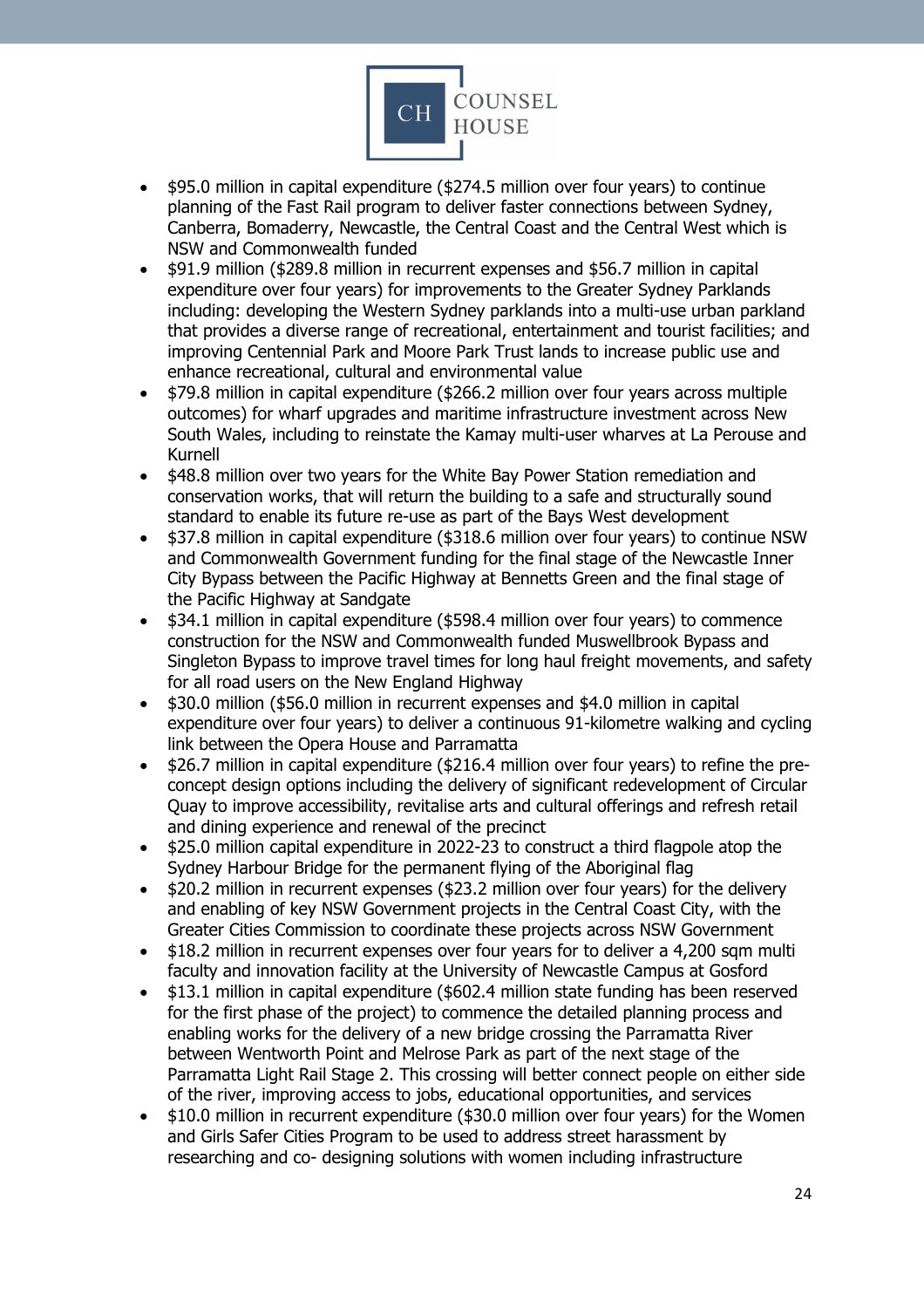

upgrades such as lighting, CCTV and other initiatives to boost foot traffic in key public spaces, as well as to launch an anti- street harassment campaign and consider other policy solutions to stamp out street harassment

- \$10.0 million in recurrent expenses (\$20.0 million over four years) to support the establishment of the Greater Cities Commission
- \$5.8 million in capital expenditure (\$41.1 million over four years) for delivery of the Sutherland to Cronulla Active Transport Link Horizon 2 and Horizon 3 to improve connections and increase road safety for active transport users between Sutherland and Cronulla as well as links to key attractors along the corridor
- \$2.2 million in capital expenditure (\$34.4 million over four years) to upgrade New Line Road over Pyes Creek allowing for better traffic flow, improved safety and travel times for the growing population of Sydney's northwest.
- \$1.3 billion in capital expenditure (\$12.4 billion over four years across multiple Outcomes) to deliver Sydney Metro West, a new underground driverless Metro line connecting Greater Parramatta with the Sydney CBD in around 20 minutes. The line will include new metro stations at Westmead, Parramatta, Sydney Olympic Park, North Strathfield, Burwood North, Five Dock, The Bays, Pyrmont and Hunter Street in the Sydney CBD linking communities to rail services
- \$693.6 million (\$839.1 million recurrent expenses and \$750.1 million capital expenditure over four years) for Infrastructure NSW to support major infrastructure. Infrastructure NSW is currently responsible for delivering a number of major infrastructure projects for

New South Wales including:

- o \$652.4 million for the Blackwattle Bay precinct redevelopment including New Sydney Fish Markets
- $\circ$  \$138.8 million total remaining capital cost in developing the Barangaroo precinct
- \$920.4 million in capital expenditure (\$8.4 billion over four years across multiple Outcomes to deliver six new Metro stations to service the future Western Sydney International (Nancy-Bird Walton) Airport and the Western Sydney Aerotropolis, interchanging with the T1 Western Line at St Marys, funded by the NSW and Commonwealth Governments
- \$272.2 million in capital expenditure (\$1.4 billion over four years across multiple Outcomes for Sydney Gateway, connecting the WestConnex St Peters Interchange, where the

M4 and M8 meet, to the Airport and Port Botany Precinct. The Gateway has capacity to carry 100,000 vehicles a day and bypasses 26 sets of traffic lights between Parramatta and Sydney Airport's Domestic terminal in conjunction with WestConnex

- \$156.3 million in recurrent expenses (\$312.5 million over four years) in partnership with the Commonwealth Government to upgrade NSW State transport Networks to strengthen long- term flood resilience and connections for regional and outer metropolitan communities, with a priority focus on supporting communities on the North Coast of New South Wales
- \$71.4 million in capital expenditure (\$3.2 billion over four years across multiple outcomes) for NSW and Commonwealth Government funded Great Western Highway Upgrade program between Katoomba-Lithgow and Kelso to Raglan to reduce congestion and deliver safer, more efficient and reliable journeys through the Blue Mountains and better connect communities in the Central West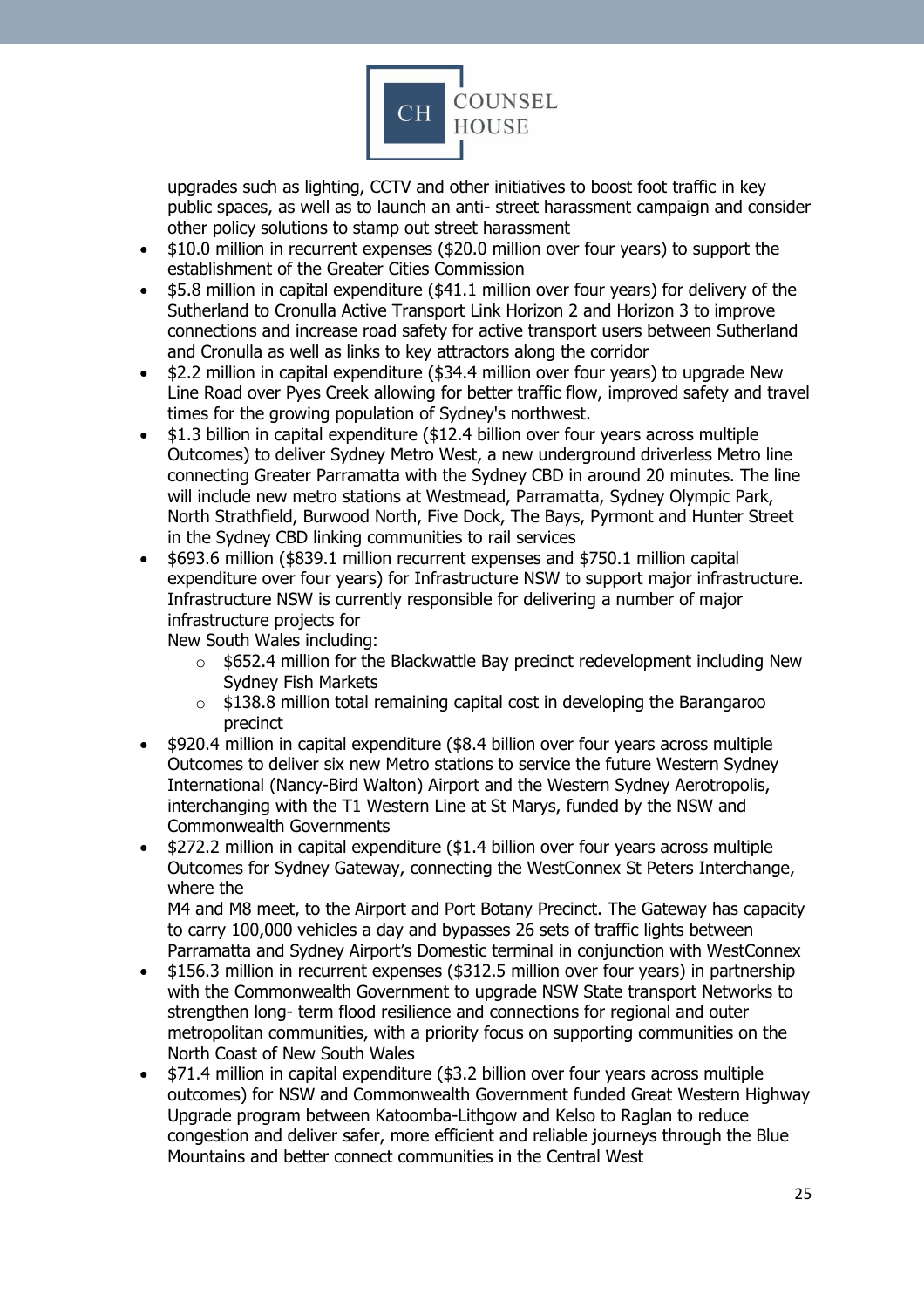

- \$51.9 million in capital expenditure (\$102.3 million over four years across multiple outcomes) to continue a range of regional transport programs and projects, including Fixing Country Rail and Fixing Country Bridges
- \$27.5 million (\$94.0 million in recurrent expenses and \$4.0 million in capital expenditure over four years) to provide a \$250 subsidy for regional students and apprentices required to travel to and from training, classes and practical learning opportunities as a part of their education
- \$6.7 million in recurrent expenses (\$20.2 million over four years) for Infrastructure NSW to develop a whole of government Women in Construction strategy to boost the skilled workforce needed to deliver the State's infrastructure pipeline, including additional funding for training and industry programs to achieve an objective of women making up 15 per cent of employees in the construction industry by 2030.

## <span id="page-25-0"></span>**Treasury**

- \$465.7 million investment from the Climate Change Fund as part of the over \$2.5 billion investment planned from 2022 to 2030 in programs to reduce emissions and make New South Wales more resilient to a changing climate. This includes funding to deliver the Net Zero Plan Stage 1: 2020-2030 and to contribute to delivering the Electricity Infrastructure Roadmap
- \$206.1 million (before revenue and asset sales) (\$254.7 million recurrent expenses and \$1.6 billion in capital expenditure over four years) for a Transmission Acceleration Facility to develop transmission infrastructure projects required to fast track the transition to renewable generation and storage. It is expected to be recouped from revenue and asset sales over the period such that the maximum net outlay does not exceed \$1.2 billion
- \$105.0 million in recurrent expenses over four years to support the emerging renewable manufacturing industry, to secure local supply chains and encourage innovation
- \$20.1 million (\$38.3 million recurrent expenses over four years) to support the accelerated roll out of ultra-fast vehicle chargers to support the switch to electric vehicles
- \$11.7 million (\$45.8 million recurrent expenses over four years) to support an additional 1.4 gigawatts of pumped hydro projects and feasibility investigations on key existing WaterNSW assets
- \$10.2 million (\$32.3 million of recurrent expenses over four years plus \$500,000 of capital expenditure) to proactively work across government to develop tools and frameworks to manage climate risk and its impact on government assets and the delivery of services
- \$10.0 million (\$110.0 million in recurrent expenses over four years) to help build the State's clean manufacturing base, using new, clean technologies including green hydrogen, cement, ammonia, and steel production
- \$8.5 million (\$50.3 million in recurrent expenses over four years) to accelerate the Electricity Infrastructure Roadmap in response to the early closure of coal fired power stations announced by industry
- \$5.8 million (\$9.1 million in recurrent expenses over four years) to implement the actions of the Women's Opportunities Statement, including resourcing for delivery of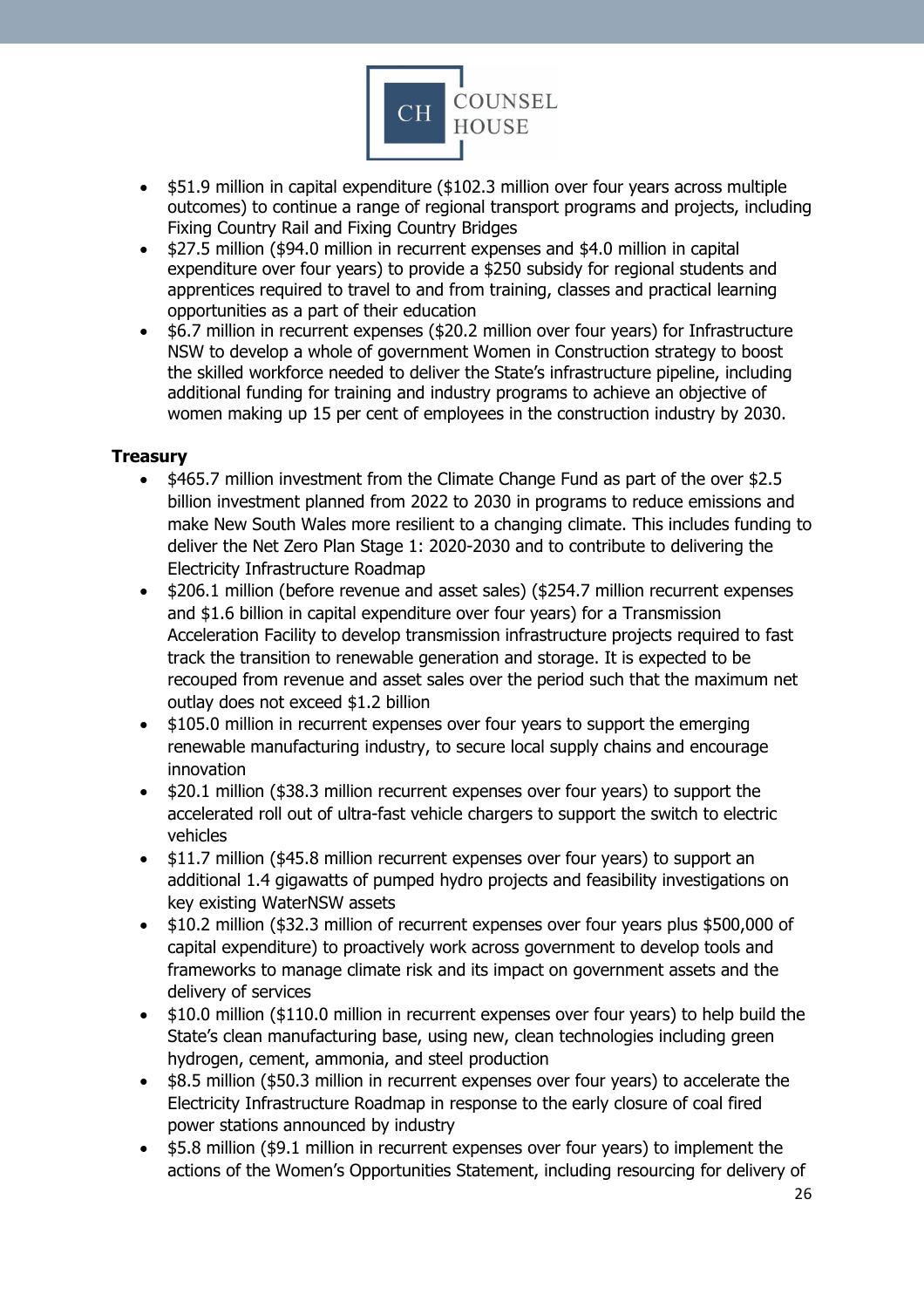

multiple initiatives across New South Wales. This is to maximise the effectiveness of the proposed policies and measures, including assessing First Nations women's economic opportunities.

- \$13.1 million in recurrent expenses to deliver a comprehensive suite of activities including ongoing training and guidance on budgeting and financial reporting systems, accounting and financial management policy advice, procurement and banking best practice support and tools, investment and debt advice, and stewardship
- \$8.3 million in expenses (\$8.2 million recurrent expenses and \$0.1 million in capital expenditure) to continue to promote a digitally focused Treasury.
- \$13.1 billion (\$13.1 billion recurrent expenses and \$1.7 million capital expenditure) in this Outcome, including for:
	- o supporting effective NSW infrastructure investment, with resources and initiatives that support the 2018 Government Action Plan, including implementation of a whole of government Standard Commercial Framework and enhanced analysis of the sector participants' financial capacity to deliver
	- o improving social and sustainability outcomes through the Government's procurement with the implementation of a Sustainable Procurement Policy, focusing on reform priorities to help boost economic productivity, including women's economic opportunities, science and technology and a sustainable, clean, and resilient economy
	- o supporting the embedding and further development of outcomes and performance informed budgeting and resource allocation frameworks
	- o providing for the management of the Treasury Banking System, including maximising returns on the State's centrally managed cash holdings
	- o managing the State's core debt portfolio
	- $\circ$  administering Restart NSW, the Social and Affordable Housing Fund, and the NSW Generations Fund, to maximise returns on investment in productive infrastructure, and boost delivery of social and affordable housing across New South Wales
	- o overseeing the State's investments, including the retained interests in Ausgrid and Endeavour Energy, as well as administering the residual assets and liabilities of major State asset recycling and long-term lease transactions
	- o ensuring the adequacy of the funding of the New South Wales public sector Defined Benefit Superannuation Scheme.

# <span id="page-26-0"></span>**Energy**

- \$25.4 million (\$29.6 million recurrent expenses and \$125.8 million capital expenditure over four years) for the construction of 200 new homes for First Nations people, and 260 upgrades, delivered through the Aboriginal Housing Office and Aboriginal Community Housing Providers. This investment also includes climate resilience and energy saving upgrades to 4,400 homes and will help reduce overcrowding and improve the quality of life of tenants
- \$34.4 million (\$89.1 million recurrent expenses and \$5.6 million capital expenditure over four years) to support increased carbon storage and sequestration, adoption of